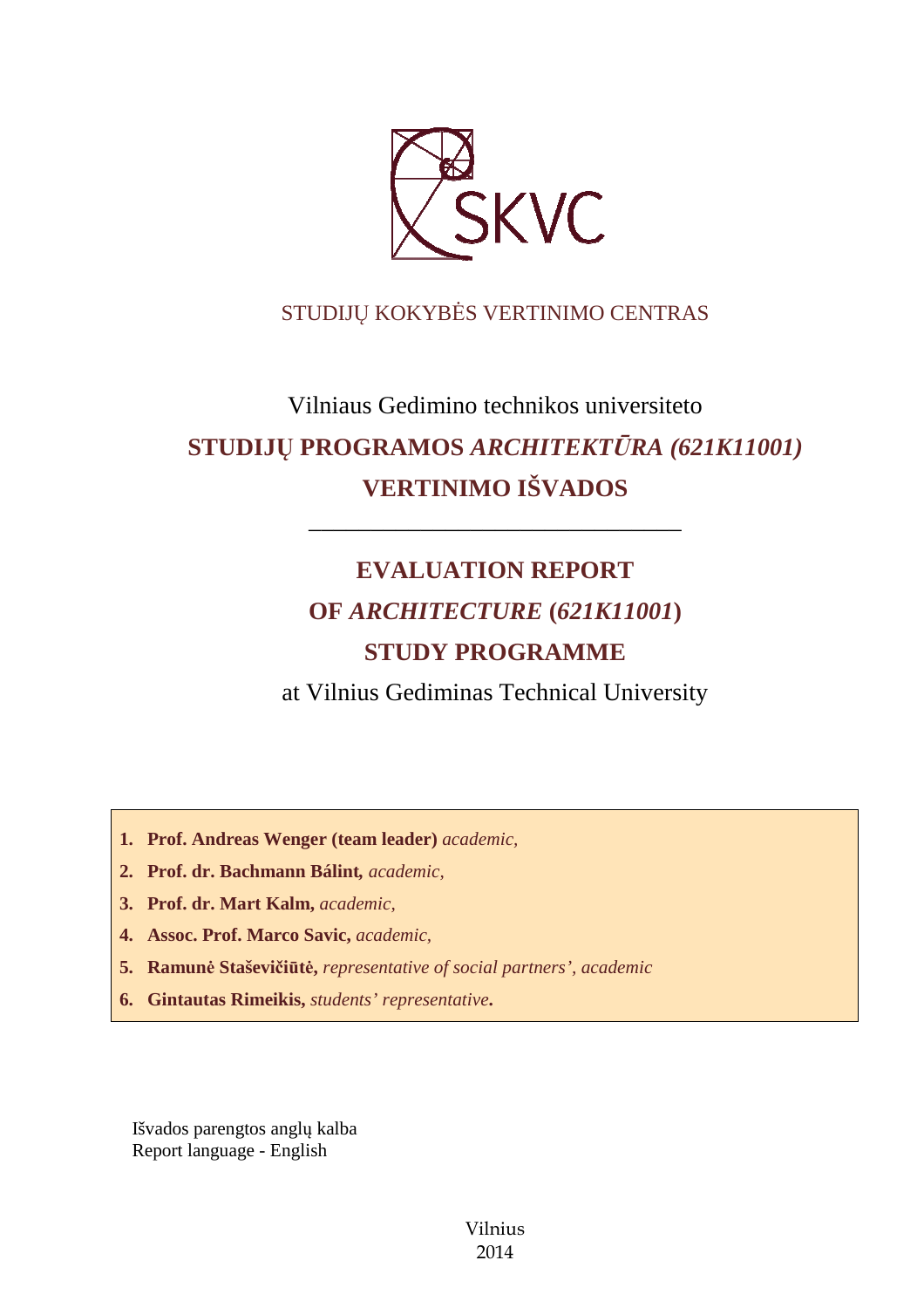## **DUOMENYS APIE ĮVERTINTĄ PROGRAMĄ**

| Studijų programos pavadinimas                           | <b>Architektūra</b>      |
|---------------------------------------------------------|--------------------------|
| Valstybinis kodas                                       | 621K11001                |
| Studijų sritis                                          | Menai                    |
| Studijų kryptis                                         | Architektūra             |
| Studijų programos rūšis                                 | Universitetinės studijos |
| Studijų pakopa                                          | antroji                  |
| Studijų forma (trukmė metais)                           | Nuolatinė (2)            |
| Studijų programos apimtis kreditais                     | 120                      |
| Suteikiamas laipsnis ir (ar) profesinė<br>kvalifikacija | Architektūros magistras  |
| Studijų programos įregistravimo data                    | 2002-06-14               |

### **INFORMATION ON EVALUATED STUDY PROGRAMME**

–––––––––––––––––––––––––––––––

| Title of the study programme                           | <i><b>Architecture</b></i>    |
|--------------------------------------------------------|-------------------------------|
| State code                                             | 621K11001                     |
| Study area                                             | Art studies                   |
| Study field                                            | Architecture                  |
| Type of the study programme                            | University studies            |
| Study cycle                                            | second                        |
| Study mode (length in years)                           | Full time (2)                 |
| Volume of the study programme in credits               | 120                           |
| Degree and (or) professional qualifications<br>awarded | <b>Master of Architecture</b> |
| Date of registration of the study programme            | 14-06-2002                    |

Studijų kokybės vertinimo centras

The Centre for Quality Assessment in Higher Education

©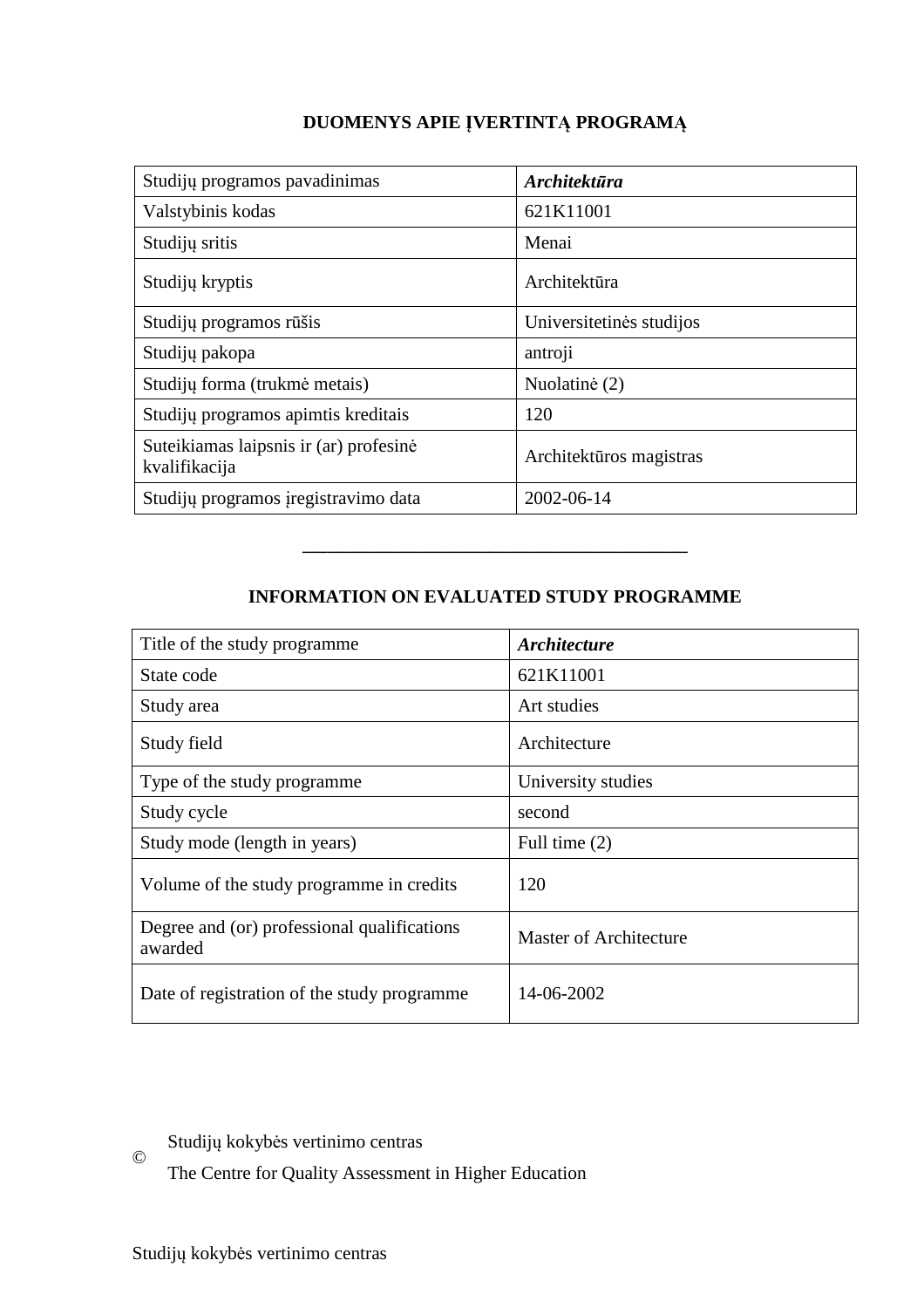| 1.3. Background of the HEI/Faculty/Study field/ Additional information5 |  |
|-------------------------------------------------------------------------|--|
|                                                                         |  |
|                                                                         |  |
|                                                                         |  |
|                                                                         |  |
|                                                                         |  |
|                                                                         |  |
|                                                                         |  |
|                                                                         |  |
|                                                                         |  |
|                                                                         |  |
|                                                                         |  |
|                                                                         |  |

# **CONTENTS**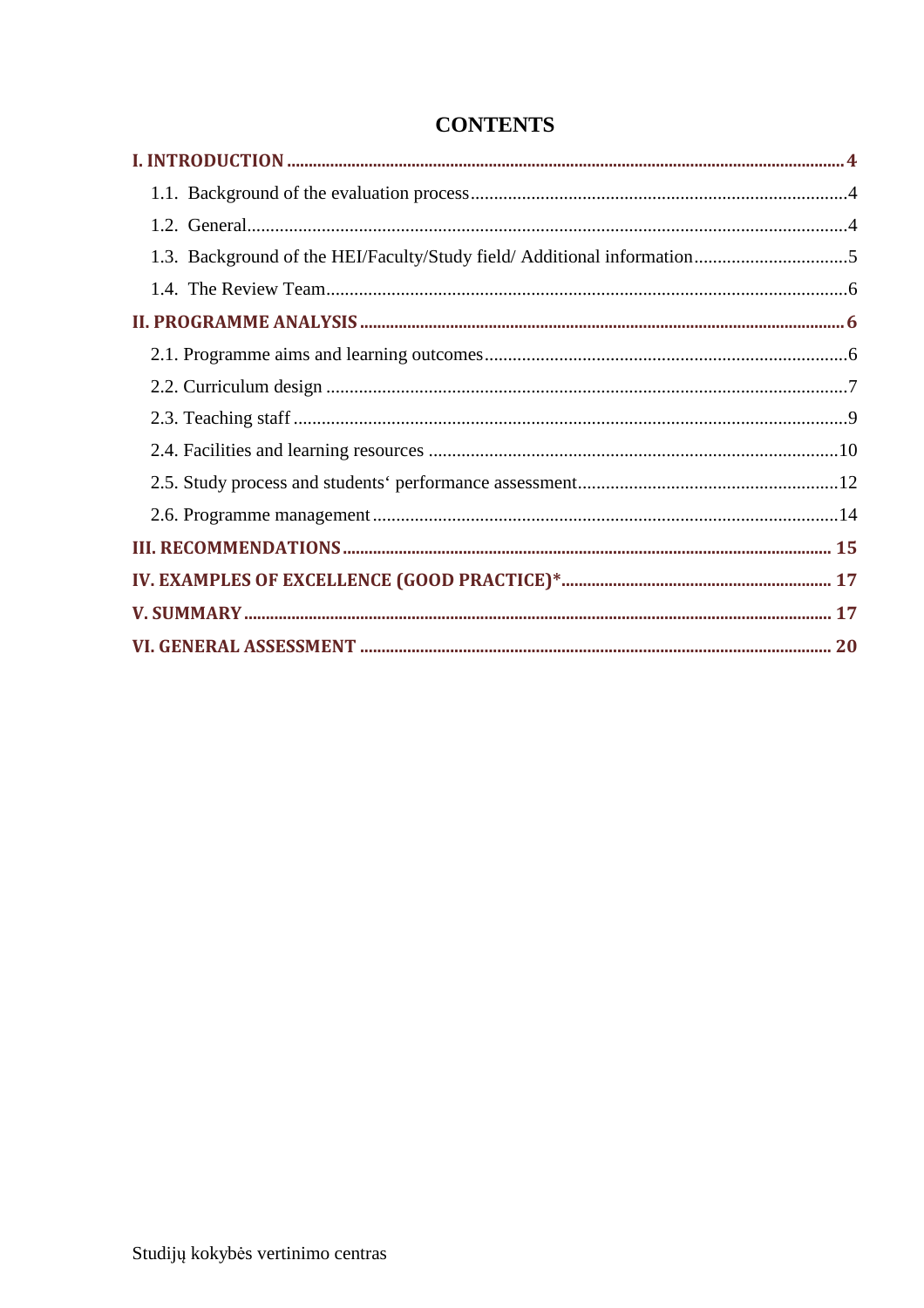#### **I. INTRODUCTION**

#### *1.1. Background of the evaluation process*

The evaluation of on-going study programmes is based on the **Methodology for evaluation of Higher Education study programmes,** approved by Order No 1-01-162 of 20 December 2010 of the Director of the Centre for Quality Assessment in Higher Education (hereafter – SKVC).

The evaluation is intended to help higher education institutions to constantly improve their study programmes and to inform the public about the quality of studies.

The evaluation process consists of the main following stages: *1) self-evaluation and selfevaluation report prepared by Higher Education Institution (hereafter - HEI); 2) visit of the review team at the higher education institution; 3) production of the evaluation report by the review team and its publication; 4) follow-up activities.* 

On the basis of external evaluation report of the study programme SKVC takes a decision to accredit study programme either for 6 years or for 3 years. If the programme evaluation is negative such a programme is not accredited.

The programme is **accredited for 6 years** if all evaluation areas are evaluated as "very good" (4 points) or "good" (3 points).

The programme is **accredited for 3 years** if none of the areas was evaluated as "unsatisfactory" (1 point) and at least one evaluation area was evaluated as "satisfactory" (2 points).

The programme **is not accredited** if at least one of evaluation areas was evaluated as "unsatisfactory" (1 point).

#### *1.2. General*

The Application documentation submitted by the HEI follows the outline recommended by the SKVC. Along with the self-evaluation report and annexes, the following additional documents have been provided by the HEI before, during and/or after the site-visit:

| No. | Name of the document                                                         |
|-----|------------------------------------------------------------------------------|
|     | Supplemented descriptions of study subjects                                  |
| ↵   | The evidence of the performed student surveys on taught subjects, submitted. |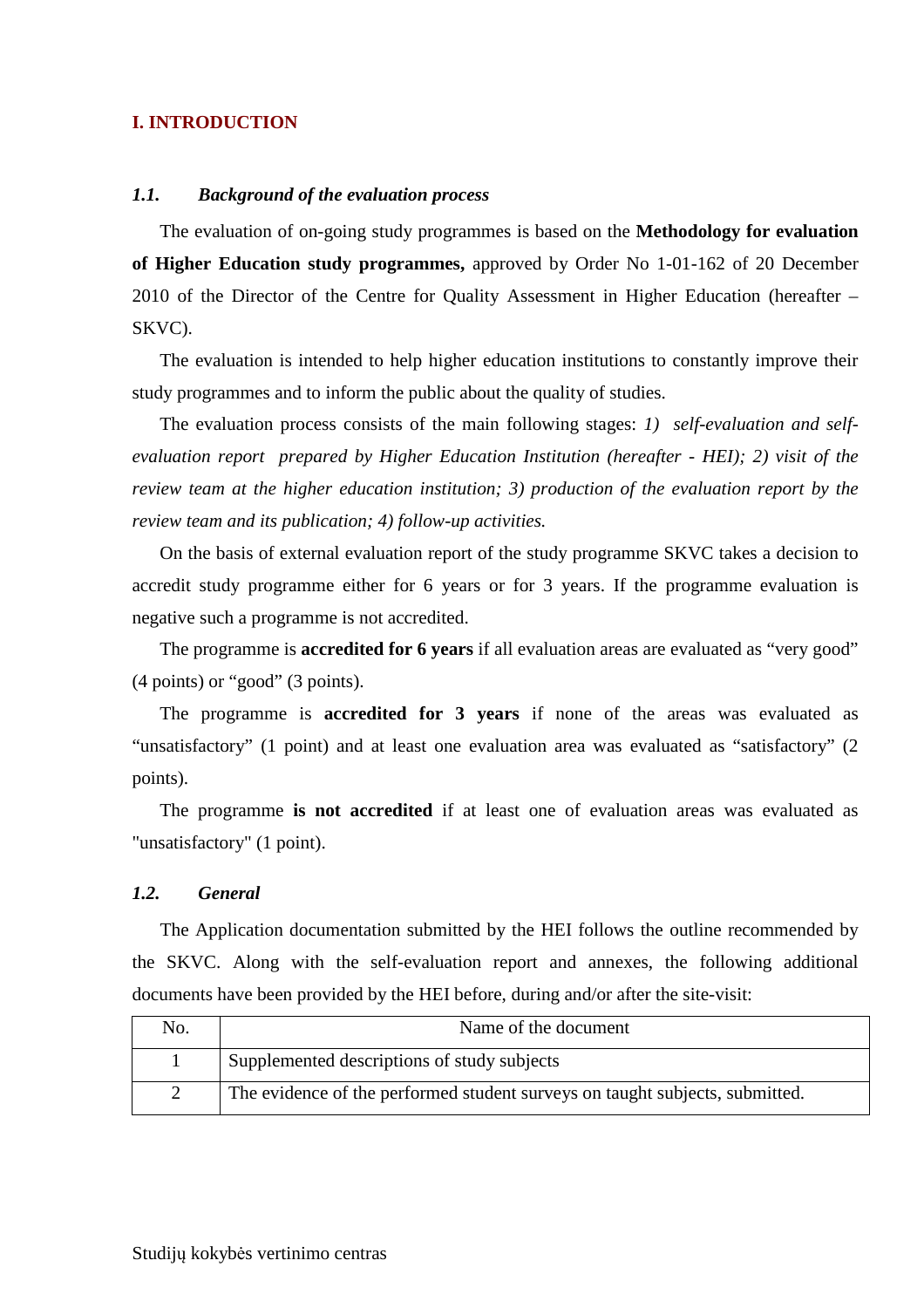#### *1.3. Background of the HEI/Faculty/Study field/ Additional information*

 The start of the present-day Vilnius Gediminas Technical University (hereinafter –VGTU) goes back to 1956, when Vilnius Evening Division of the Evening Faculty of Kaunas Polytechnic Institute (hereinafter – KPI) was established. 1968 the Department of Urban Construction at KPI Vilnius Branch was established. 1969 KPI Vilnius Branch was restructured into Vilnius Civil Engineering Institute (hereinafter – VISI). 1971 the Faculty of Architecture at VISI started its activities. 1990 Vilnius Civil Engineering Institute became Vilnius Technical University (VTU). There were faculties of Architecture, Construction, Engineering Communications, Mechanics and Electronics. 1996 the Lithuanian Government adopted a resolution on awarding Vilnius Technical University the name of an ancient Grand Duke Gediminas and naming it Vilnius Gediminas Technical University.

 Study programmes which are the subject of the evaluation - Bachelor of Architecture and Master of Architecture - have been established in 1994, and accredited by SKVC decision in 2007, following the Report of the international Review team led by prof. Spyros Amourgis.

 Since 2012, both cycles of Architecture study programme (Reference year 2008/2009) have been notified for recognition of professional qualifications in accordance with Directive 2005/36/EC.

 The average annual enrolment (2009-2013) on the four different specializations of second cycle Architecture study programme is:

- 1. Renovation of Buildings: 8
- 2. Architecture of Buildings: 20
- 3. Architecture of Urban Complexes: 15
- 4. Urban Planning: 8

The average number of Architecture study programme graduates in 2009-2013 is 71%.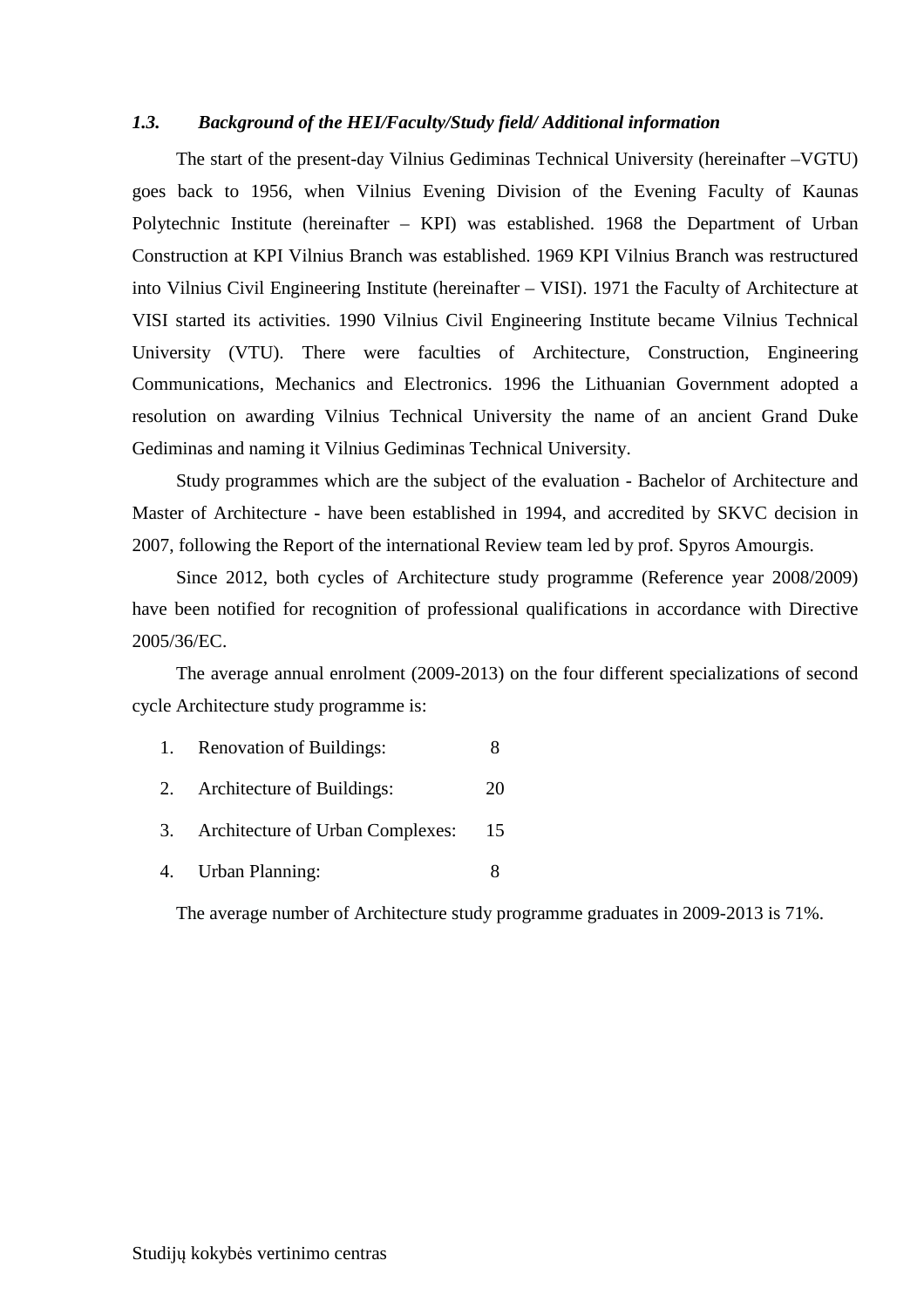#### *1.4. The Review Team*

The review team was completed according *Description of experts' recruitment*, approved by order No 1-55 of 19 March 2007 of the Director of the Centre for Quality Assessment in Higher Education, as amended on 11 November 2011. The Review Visit to HEI was conducted by the team on 11-12th November, 2014.

- $\bullet$ **I. Prof. Andreas Wenger (team leader),**  *University of Applied Sciences and Arts Northwestern Switzerland, Academy of Art and Design, Head of the Institute for Interior Design and Scenography, Switzerland* • **Prof. dr. Balint Bachmann***, Dean, Faculty of Engineering and IT - University Pécs, Pollack Mihály, Hungary* • **Prof. dr. Mart Kalm,**  *Estonian Academy of Arts, Vice-Rector for Research, Estonia* • **Ass. Prof. dr. Marko Savic,**  *Provost for QA & Development, ALHOSN University, UAE* • **Ms. Ramunė Staševičiūtė,**
- *Architect-Project Manager and Owner of company PILIS. Associate Professor at Klaipėda University, Lithuania*
- **Mr. Gintautas Rimeikis,**  *student of Lithuanian University of Education, Lithuania*

#### **II. PROGRAMME ANALYSIS**

**1.**

#### *2.1. Programme aims and learning outcomes*

Self-evaluation report (hereinafter – SER) properly addresses programme aims although without justification relying on social needs or labour market analysis. Full list of programme aims and outcomes is publicly accessible at the VGTU web-site: http://www.vgtu.lt/virsutinismeniu/studies/-study-programmes-full-range-/masters-degree-study-

programmes/74214?pid=76674#Results.

The name of the study programme, its learning outcomes, content and the qualification offered are mutually compatible and consistent with the type of studies. Programme aims and outcomes (SER, pp.7 - 8) are aligned with the LTQF / Level 7 descriptors.

Remarks about programme learning outcomes are the following:

The study programme outcomes are grouped in five categories, addressing the "Descriptor of Study Cycles" (Ministry of Education and Science of the Republic of Lithuania, 2011). However, there are some comments, which have to be considered (in the specialisations of "Renovation of Buildings", "Architecture of Urban Complexes" and "Urban Planning"):

1. There is no clear implication about that "newest … knowledge" will be used ("knowledge and its application")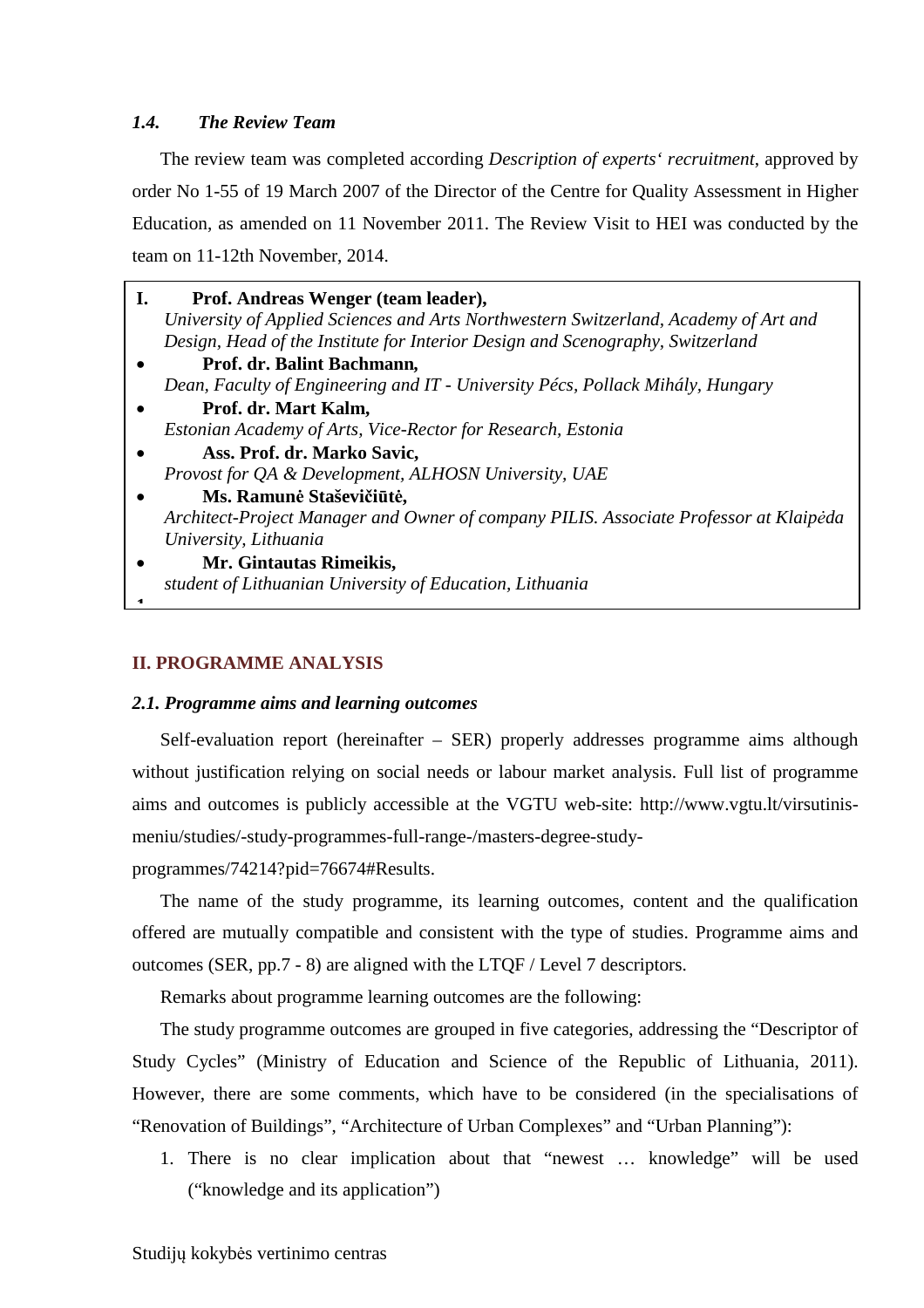- 2. There is no clear implication of expected implementation of the "innovation development" ("special abilities")
- 3. The expectation of graduate to "do intellectual, artistic and creative work in an autonomous manner" is not clearly stressed ("special abilities").

 Programme learning outcomes properly address adequate of the 11 points listed in UIA-UNESCO Chapter and Directive 2005/36/EC, in accordance with the specialisation.

 Annex 1 of the self-evaluation report presents the "Interface between study programme aims, learning results and study subjects". The matrix tends to address – link study subjects (courses) directly with the programme outcomes without specifying particular course outcomes harmonized with the programme ones.

 The descriptions of study subjects (Annex A) were submitted during the visit, in incomplete form; templates provided are over-administered, not understandable both to teaching staff and evaluation team. The course learning outcomes have not been fully developed and adequately presented in "Part A" (only submitted). However, during the visit, the experts' review team (hereinafter – ERT) has been provided with (only) one example of "Part 3" of the study subject descriptors – the matrix linking programme outcomes, course outcomes, teaching methods and assessment methods which has been properly designed and fully comprehensive.

#### *2.2. Curriculum design*

As per national legislation BA programmes in architecture last eight, and MA programmes in architecture in Lithuania last four semesters. Following the "Directive 2013/55/EU of the European Parliament and of the Council of 20 November 2013, amending Directive 2005/36/EC on the recognition of professional qualifications and Regulation (EU) No 1024/2012 on administrative cooperation through the Internal Market Information System ('the IMI Regulation')", a total of at least five years of full-time study at a university or a comparable teaching institution, leading to successful completion of a university-level examination is claimed. The "Directive 2013/55/EU of the European Parliament and of the Council of 20 November 2013" provides two options to pursue the profession training programs:

- (a) a total of at least five years of full-time study at a university or a comparable teaching institution, leading to successful completion of a university-level examination; or
- (b) not less than four years of full-time study at a university or a comparable teaching institution leading to successful completion of a university-level examination, accompanied by a certificate attesting to the completion of two years of professional traineeship in accordance with paragraph 4.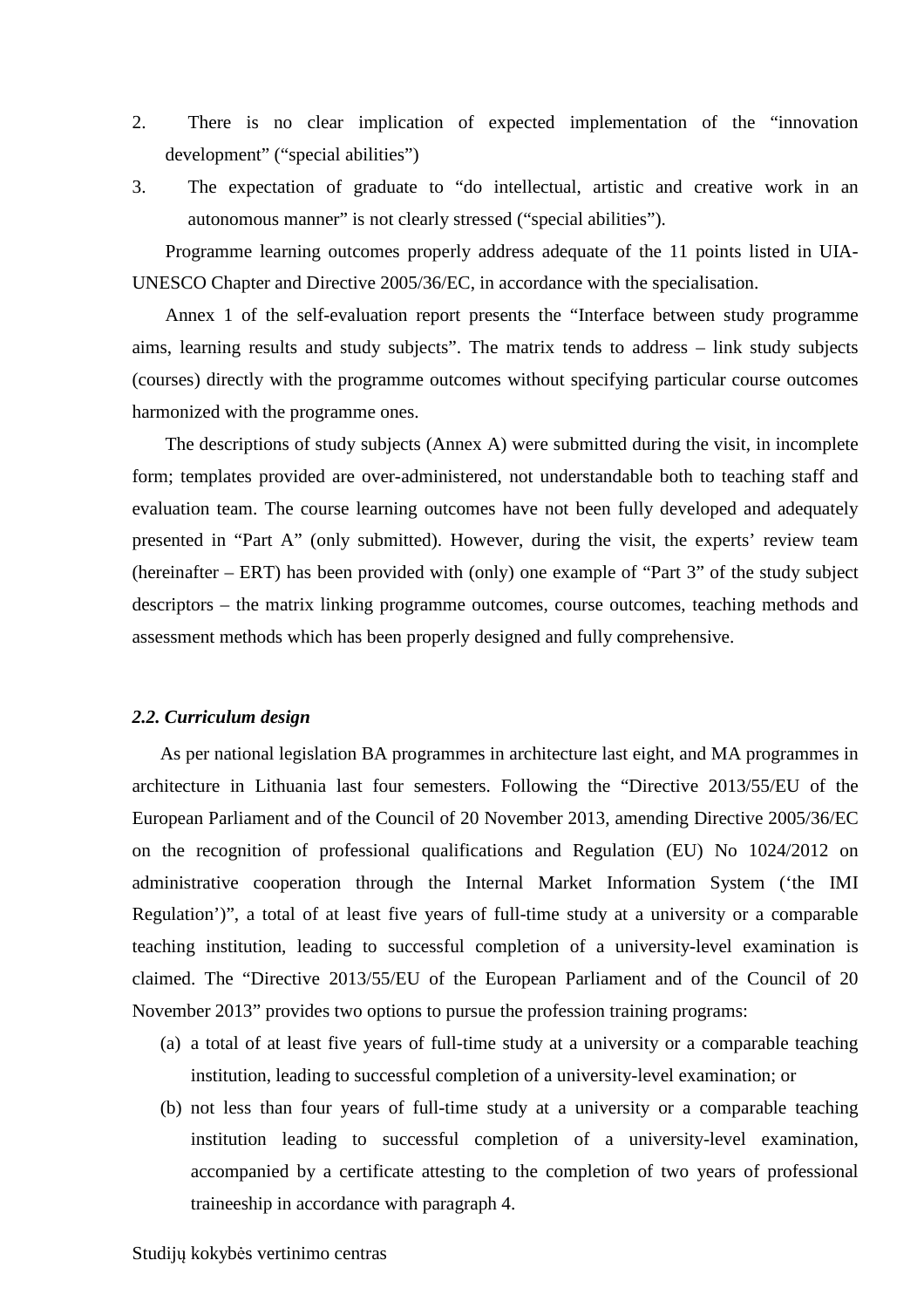By Faculty note, the second option is basically consistent with the current structure of the Architecture studies in VGTU, but is not given and it is not clear the manner in which the Faculty provides a certificate attesting to the completion of two years of professional traineeship in accordance with paragraph 4.

For the BA and MA programmes in Lithuania an expected change would have to affect the curriculum structure of one or both programmes in a near future.

The curriculum design meets the legal requirements for Master's studies programmes according to Lithuanian national regulations in semesters and in the volume of the programme: study programme lasts 2 years (120 credits). The second cycle Architecture studies consist of study field modules (69 credits), university's defined and freely chosen modules (12 credits) and final degree project (39 credits). The volume of credits for each of the semesters is 30. The numbers of subjects studied and accountable for one semester are 5. The volume of the Final Degree Project is 30 ECTS (requirement: no less than 30). According to the requirements of VGTU, four specialisations were involved in the study programme: The Architecture of buildings, the Architecture of urban complexes**,** Urban planning, Renovation of buildings.

Study subjects and modules are not repetitive: each module has a clearly different theme and the themes are not repetitive. Themes of the obligatory modules are relevant and they are covering important areas for each specialisation. Link of each module with the learning outcomes has been considered and clearly reflected in the module descriptions. The order of the modules within the study plan is appropriate and clear. The content and methods of the subjects and modules are appropriate for the achievement of the intended learning outcomes.

The study subjects and modules are spread evenly:

- 1**.** 1-3 semesters are taught compulsory subjects of the study field-15 credits per semester (some subjects are different and depend on the chosen specialization), elective subjects of study field-6 credits per semester (some subjects are different and depend on the chosen specialization). The University established general compulsory-6 credits per semester and 3 credits per semester are dedicated to the final thesis. Student has opportunity to study subjects established by the University and selected by the student (optional) and others, as "Objects of Contemporary culturology and Mass media". The content of the subjects and modules are consistent with the type and level of the studies.
- 2. In the 4th semester no in-class courses are planned because the final work (Project) is performed (30 credits).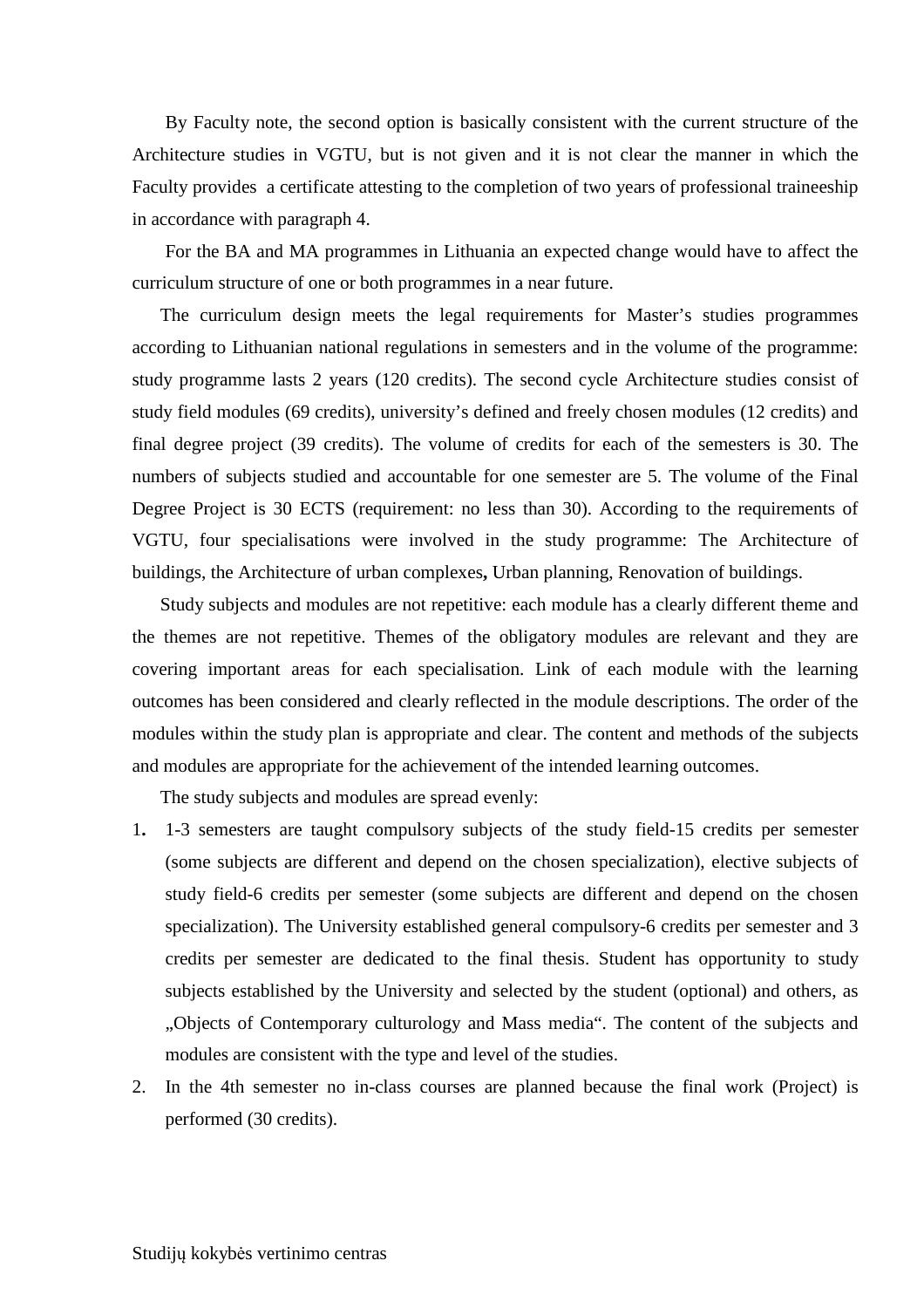3. The number of students' and teachers' contact hours, excluding consultations on final works, accounts for 20% of the total study time. Such a great number of contact hours, compared to 10% established by minimum requirements is characteristic to art field studies.

The plan of the study programme by specializations is logical and the scope of the programme is sufficient to ensure learning outcomes and to achieve programme aims.

The main evaluation criteria of the final work (project) encourage students to choose a topic which reflects the latest achievements in science field of Architecture, Urban planning, and Renovation. In another hand, drawing boards (8-10 units, each 70x100cm), which summarise material of the analytical part, provide the project's graphic solutions and two models, which shows the solutions in the space forcing students to demonstrate the high professional skill.

#### *2.3. Teaching staff*

The faculty is well equipped with teaching staff meeting the legal requirements.

From the presented CVs' and during the meetings on the site visit it became clear that the teaching staff is not well integrated to the international community of architects. There are no foreign teachers but recently they have started to invite guest professors from abroad to give short workshops. Among teachers there are the first ones with international experience, i.e. the returned Lithuanian architects. Students the ERT met would like to have much more guest professors coming from abroad.

The studios are supervised by leading local architects. Among teaching architects the ERT identified an attitude undervaluing the role of theory in the creation of contemporary architecture. This fact does not facilitate achieving the necessary learning outcomes.

According to the information collected during the meetings with staff and students it revealed that only some teachers apply contemporary learning devices like Moodle.

The architects teaching in the studios belong to quite the same generation. The well-known and strongly professional teachers belong to the leading Lithuanian architects. The ERT would encourage the responsible to employ more and younger architects from emerging offices.

The University has set up strict requirements for research (artistic) and other professional activities for its academic staff. For elected staff architects a three months lasting internship at an architecture`s office is foreseen in every five years period to recover from teaching. Unfortunately, this privilege does not comprise the staff of theoretical subjects. There is no financial support for artistic activities for the teachers but the work organisation in the University provides them with opportunities to participate in public architecture competitions. As incentive it is possible to apply for support for conference participation and/or for study trips.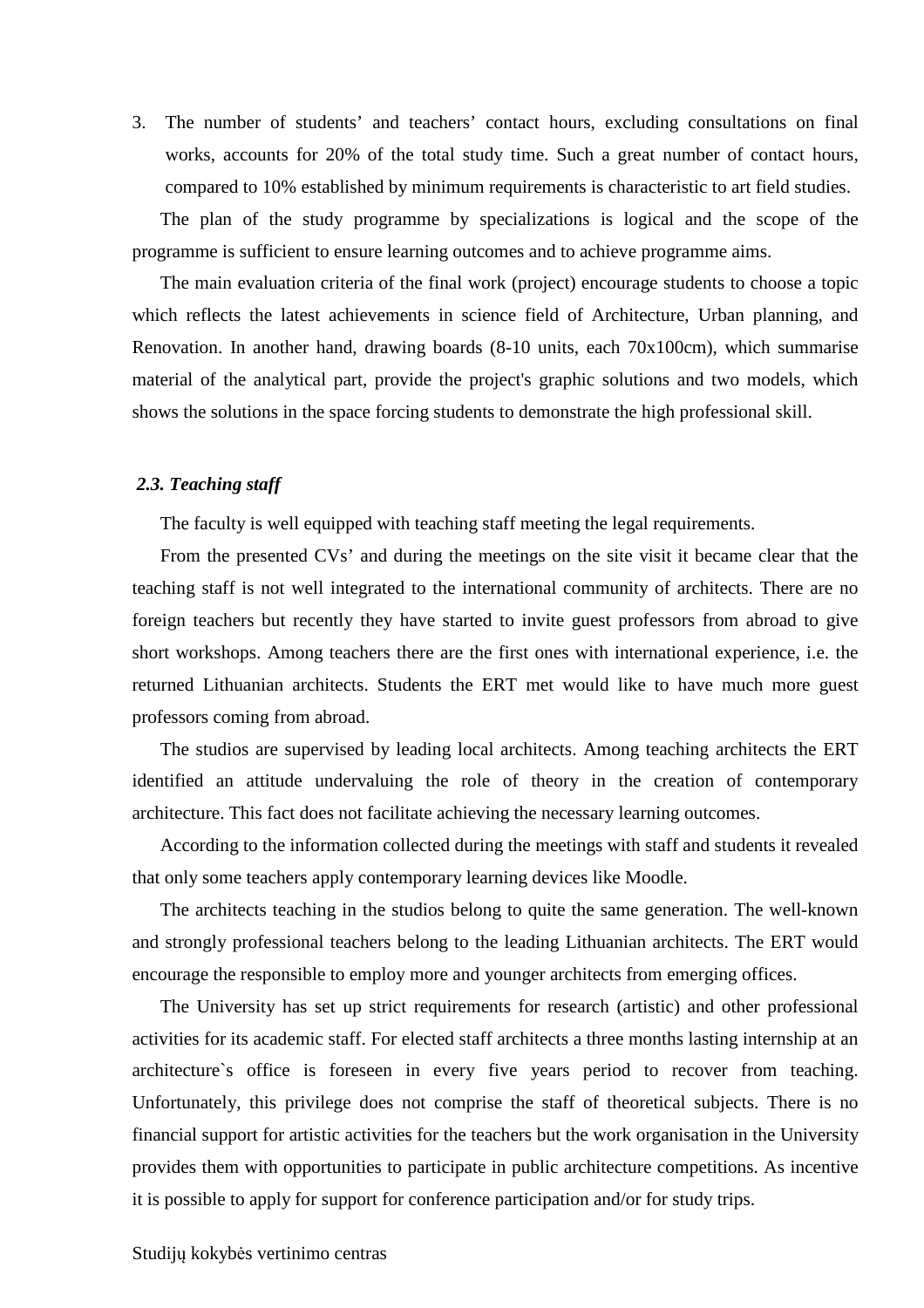Several members of the teaching staff are active writers and researchers. As the faculty of architecture publishes the Journal of Architecture and Urbanism under the Taylor and Francis Group a very favourable platform for scholarly publishing is offered on the University.

VGTU presents the CVs' of their teaching staff in proper way but in case of architecture the ISI Web of Science and other peer-reviewed publications should be privileged. The CVs' structure is not open to the whole scope of teaching architects very important activities which are mainly oriented to local readers. To discover architects` activities the ERT had to do extra work on Internet and in libraries or even in local bookshops. The real contribution of the teaching staff to the professional field is much more substantial than shown in the CVs' presented by the VGTU.

#### *2.4. Facilities and learning resources*

The evaluation of the facilities is based on the findings during the site visit, on the data of the current SER and the final report of the former accreditation from 2007.

Financial resources of VGTU and other Lithuanian HEIs compared to the budgets of Western European universities are poor. Standard price of first cycle (BA) full-time studies is 7638,00 Lt  $(2.300 \in )$  and of second study cycle  $(MA) - 11054,00$ Lt  $(3.300 \in )$  according the data of the SER. General cuts in state financing of higher education has been reported.

The architecture study programmes of the first and second cycle are carried out in the same premises, and BA and MA students use the same equipment and services. VGTU's Architecture Complex is in the Old Town of Vilnius. The total area devoted to the Architecture programmes makes up to 3,770 m2 including 1,423 m2 auditorium and 840 m2 of the classroom areas. The Faculty of Architecture has 5 departments. The Department of Architecture is located in the premises of - 210m<sup>2</sup>; Department of Building Structures –  $98m^2$ ; Department of Art –  $167m^2$ ; Department of Fundamentals and Theory of Architecture –  $144m^2$ ; Department of Urban Design  $-122m^2$ .

19 auditoria with 552 working places are used for lectures, practical classes and seminars. There are 2 auditoriums with 90 seats each, a computer classroom with 23 working places, 4 studios for art classes (one studio with 30 and three studios with 15 working places). The spatial structure of the historic building determines the Architecture Complex's interior. It contains spacious halls and corridors on the upper floors. Presently they are used also as exhibition halls. With a didactic purpose, best academic works of students are exhibited there – architectural designs, models, art works and temporary installations. This year the area of the Faculty of Architecture was extended by  $250m^2$  additional ancillary premises obtained after the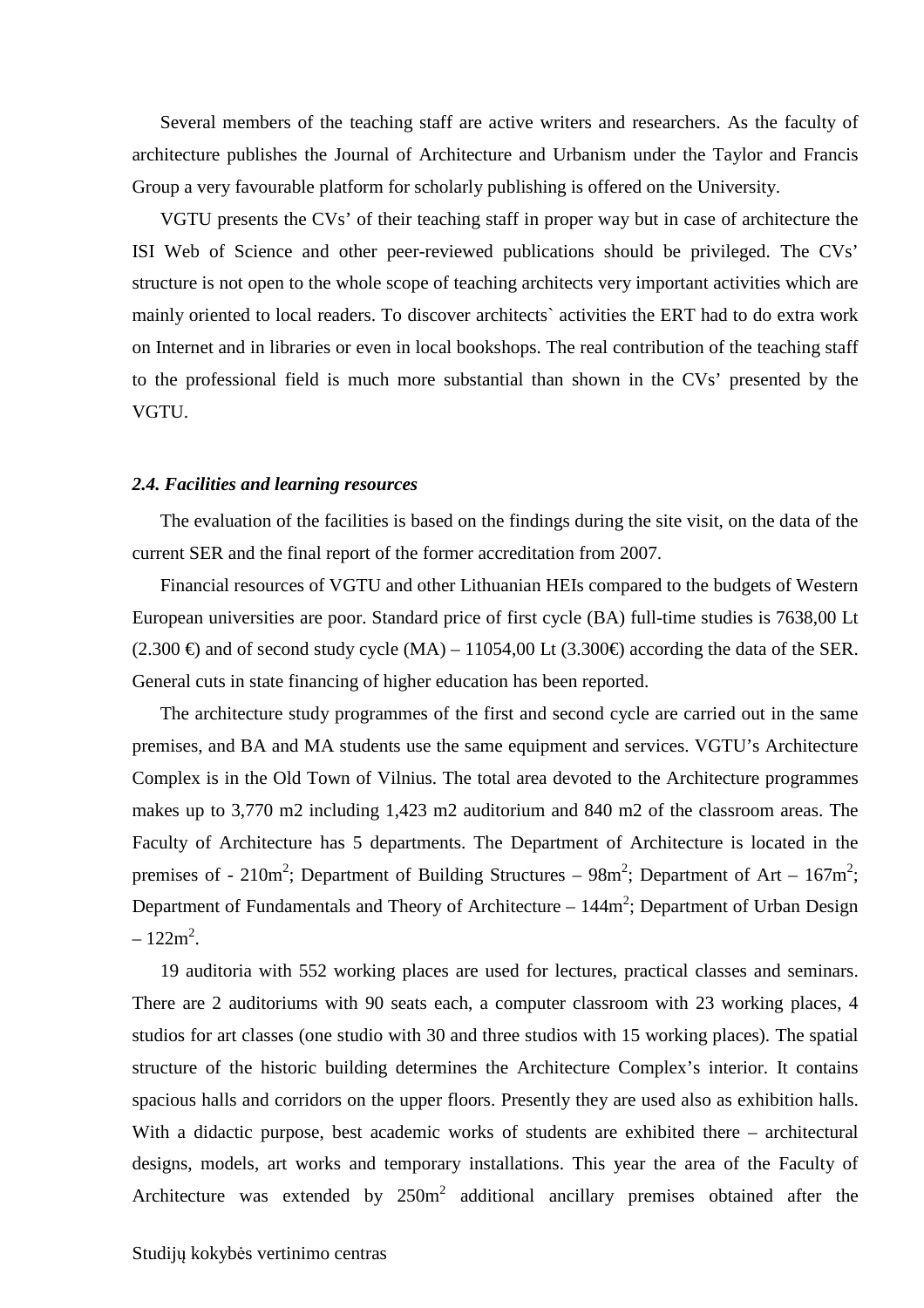reconstruction of the cellar of the Complex. In the nearest future, 2 additional cellars are planned to adjust for specialized modelling works (shaping machines, model painting).

The facilities provided by the Faculty are adequate for the Architecture study programme needs, both in terms of classrooms and laboratories, as well as computers. There are 2 auditoriums for design works and 10 multifunctional auditoriums (25 working places in ten, and 12 working places in 2 auditoriums). Eleven auditoriums are equipped with stationary monitors and multimedia projectors with audio speakers. Multifunctional auditoriums, design work auditoriums and art class studios have exhibition systems of academic projects and art works – with mobile partitions and sliding wall elements. Students may work in the model workshop equipped with polystyrene cutters, drilling, polishing and cutting machines and racks for keeping models for 32 working places. The university has plans to provide more equipment for painting, computerized fast prototyping, cutting, engraving and 3D printing equipment. There is an access to wireless Internet within the faculty space. The technical and aesthetic state of the classes is suitable. The teaching and learning equipment available for the MA programme is up to date. Students reported about the appropriate dormitories, even if not many of them live there. On their site visit the ERT found that there is a lack of space for students' independent work that makes group work inefficient or even impossible. The spaces used by the students for model making are not accessible on weekends and at night. This underlines the necessity to improve the facilities further on.

The SER of VGTU declares that Master students who often are already employed and have a professional qualification, the postgraduate study can free their personality to realise one's creative ambitions. Unfortunately the SER of VGTU doesn't give sufficient information about the content of the subjects, since the description of it in missing in Annex 6. "Due to limited information dissemination the descriptions of study subject (modular cards) are only in paper version of the SER".

The Faculty of Architecture provides competitions, workshops and other events on national and international level for students' practical development towards the profession. Possibilities for foreign experience are well promoted by VGTU, students are aware of the Erasmus+ programmes and are keen to participate. About 40 students per year attend Erasmus programmes.

Teaching materials, such as textbooks, reference books and periodicals are adequate and are supplemented by on-line databases. The Specialized Architecture Reading Hall (a unit of VGTU library founded in 2003) offers 67 working places for its readers. It has 5 computers with Internet access. In total the reading hall has 11,450 units of publications, 6,300 out of this number are books, 5,150 professional and scientific magazines (El CROQUIS, Detail, L'architecture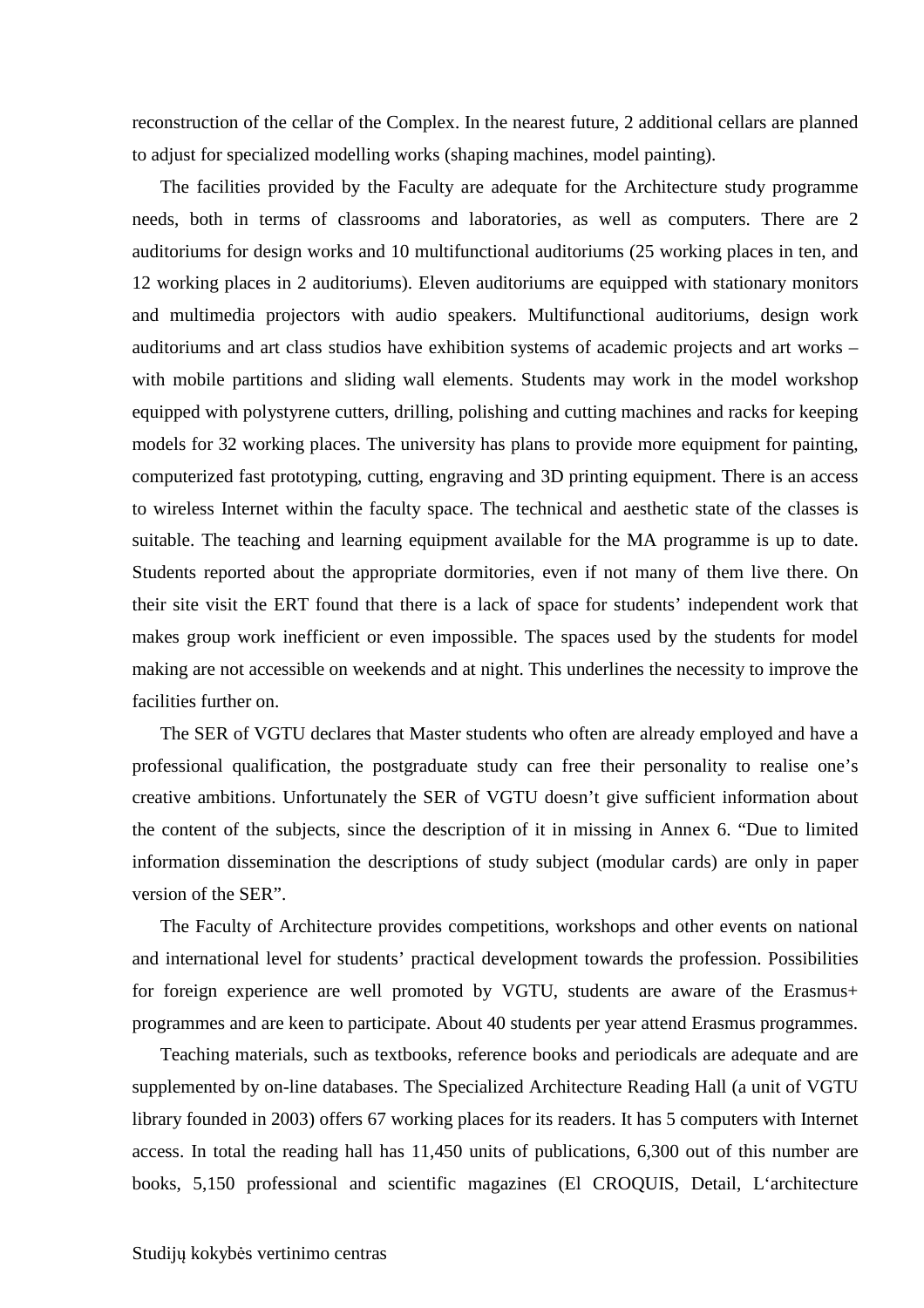d'aujourd'hui, A+U, Domus)*.* 14 periodicals in the reading hall get continuously renewed with latest issues. VGTU Library offers the following electronic resources: databases of electronic magazines EBSCO Publishing (172); Emerald (32); Cambridge Journals Online (12); Oxford Journals Online (4); SAGE (43); Science Direct (217); Springer LINK (87); databases of electronic books E-brary (570); e-books on EBS Cohost (721); Springer LINK e-books (62); ebooks on Science Direct (32); databases of directories like Grove Art Online (Dictionary of visual and applied arts and architecture). The architecture collection of VGTU electronic book platform offers 27 electronic books. The VGTU storage media *dspace* contains 16 scientific electronic resources. VGTU acquires publications recommended by the teachers for architectural studies from centralized funds. The foundations of the reading hall are annually renewed with 150 new copies per average.

Students use the Reading Hall at the Faculty building because the main Library of the University is too far for every day use. The architecture students most frequently use the Reading Hall of Architecture instead of VGTU central library because it provides a greater amount of sources related with discipline of architecture than in the stocks of the Central library of VGTU.

Concerning about the use of common university premises become traditional among students (lecture rooms are opened only at the time of scheduled lessons, there is no possibility to work for longer in the evening, to leave drawings and models in lecture rooms, the reading room is open only until 17:30). The Architecture Reading Hall now operates until 21:00. Such working arrangements came into effect on December 1, 2014. In students' opinion, these circumstances does not provide adequate atmosphere for art studies. The level of security and also the conditions of studies would improve if an electronic access-control system was installed.

This underlines the necessity to improve the facilities further on.

#### *2.5. Study process and students' performance assessment*

Students' admission to the second cycle Architecture study programme meets all rules and procedures approved by VGTU Senate and the Government of the Republic of Lithuania. All admission rules can be found on the Internet. Admission competitive points are counted by marks in BA diploma supplements.

VGTU organizes admission to four different MA Architecture study fields (specialisations): the Architecture of buildings, Architecture of urban complexes, Urban planning and the Renovation of buildings. Requirements for the last mentioned specialisation is different than for the other VGTU's architecture MA fields, extra marks of diploma supplement are counting.

During the analysed period admission to the Urban planning and Architecture of urban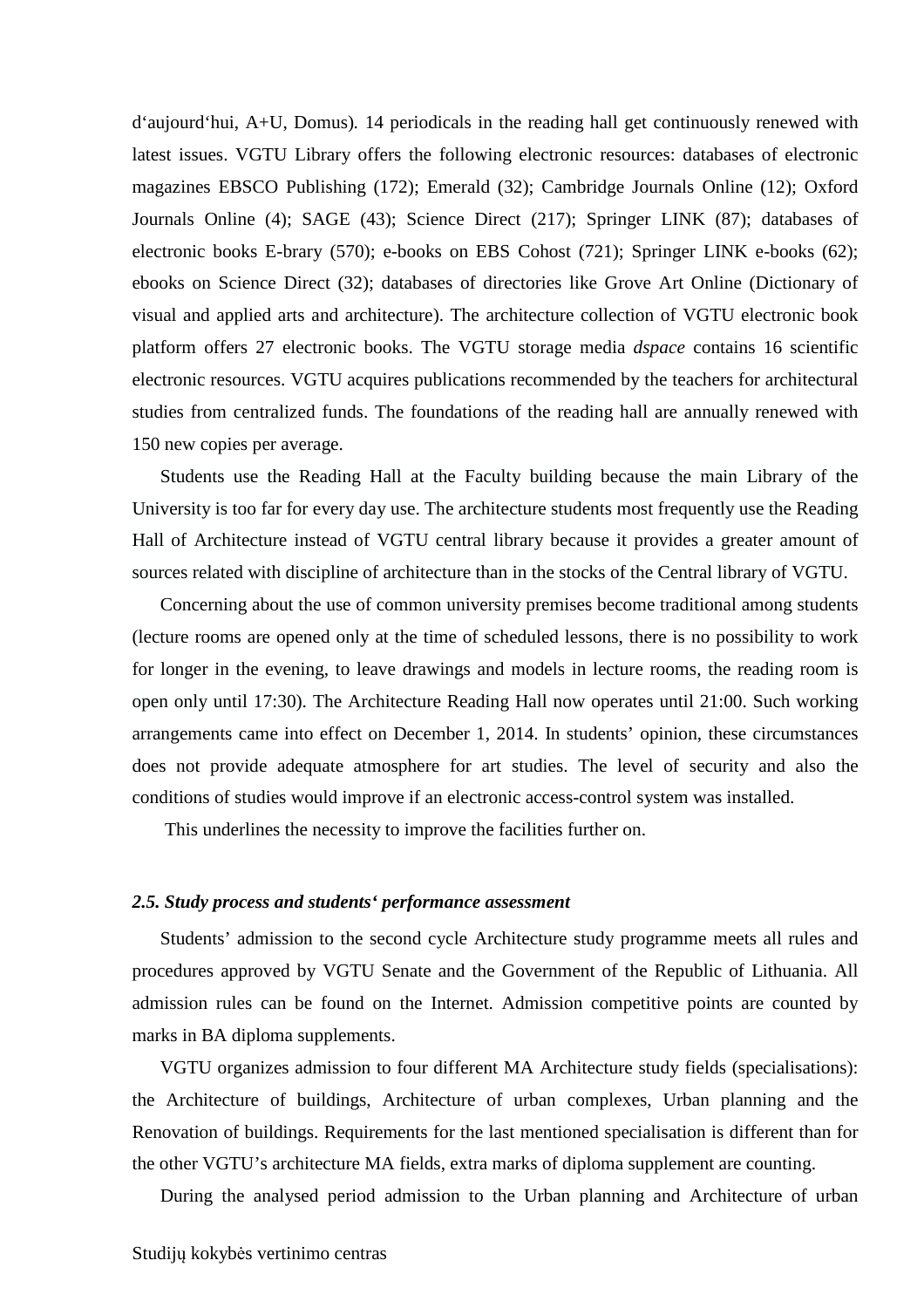complexes are organized every second year. This type of admission ensures that labour market is not getting overcrowded and specialists are preparing students to the market needs.

According to the SER, the tendency of admitted students in Renovation of buildings is almost the same: 2009-2010 9 students were admitted per year and 2011-2013 8 students. During the analysed period the average competitive points were different: in the years 2009 and 2011, the score was the same with 9, 7 but in the year 2010 the average competition point was a bit higher with 9, 84. During the following two years the average of competitive points was higher than 10 (in 2012 10, 89 and 2013 10, 27). The specialisation is relatively low priced, since 2011 the Faculty had not admitted any non-state-financed students. This shows that very motivated and the best students have chosen this specialisation.

Competition to the specialisation of the Architecture of buildings is high what shows that this architecture field among students is marketable: in the year 2009 23 students were approved and during the period 2010-2011 17 students were accepted per year. The highest amount of students admitted was in 2012 with 30 students, but in 2013 the lowest amount of students was approved with just 14 students. During the analysed period the average of competitive score was more than 10. According to the given data in the SER, it seems that competition requirements for Architecture of buildings are higher than for Renovation of buildings.

During the years 2009-2013 the admission to the Architecture of urban complex was organized three times: in the years 2009 21 students were admitted, 2010 8 students and 2012 17 students were admitted. The average of competition mark was higher than 10 in the years 2009 (10, 27) and 2012 (10, 43). In 2010 the average of competitive point was just 9, 4.

Admission to Urban planning was also organised three times during the analysed period. In this specialisation no non-state-financed students were admitted, all of them got so called "study baskets". During these admissions the average competitive mark was almost stable, in 2010 with 9, 58, in 2011 9, 98 and in 2013 9, 51. In the field of Archaeology the number of approved students is not very high; during all admissions less than 10 students were admitted: In 2010 6 students were approved, in 2011 9 and in 2013 8 students.

According to the given data and during the analysed period, the average competitive point in all four specialisations was about 10. Admission requirements are well founded and publicly available.

According to the SER the drop-out-rate is quite low. During the period 2013-2014 four students left their studies by their own request, all of them left the studies during the first course.

The students' assessment and study process is well explained for students. The assessment system of students' performance is clear, adequate and publicly available on VGTU`s website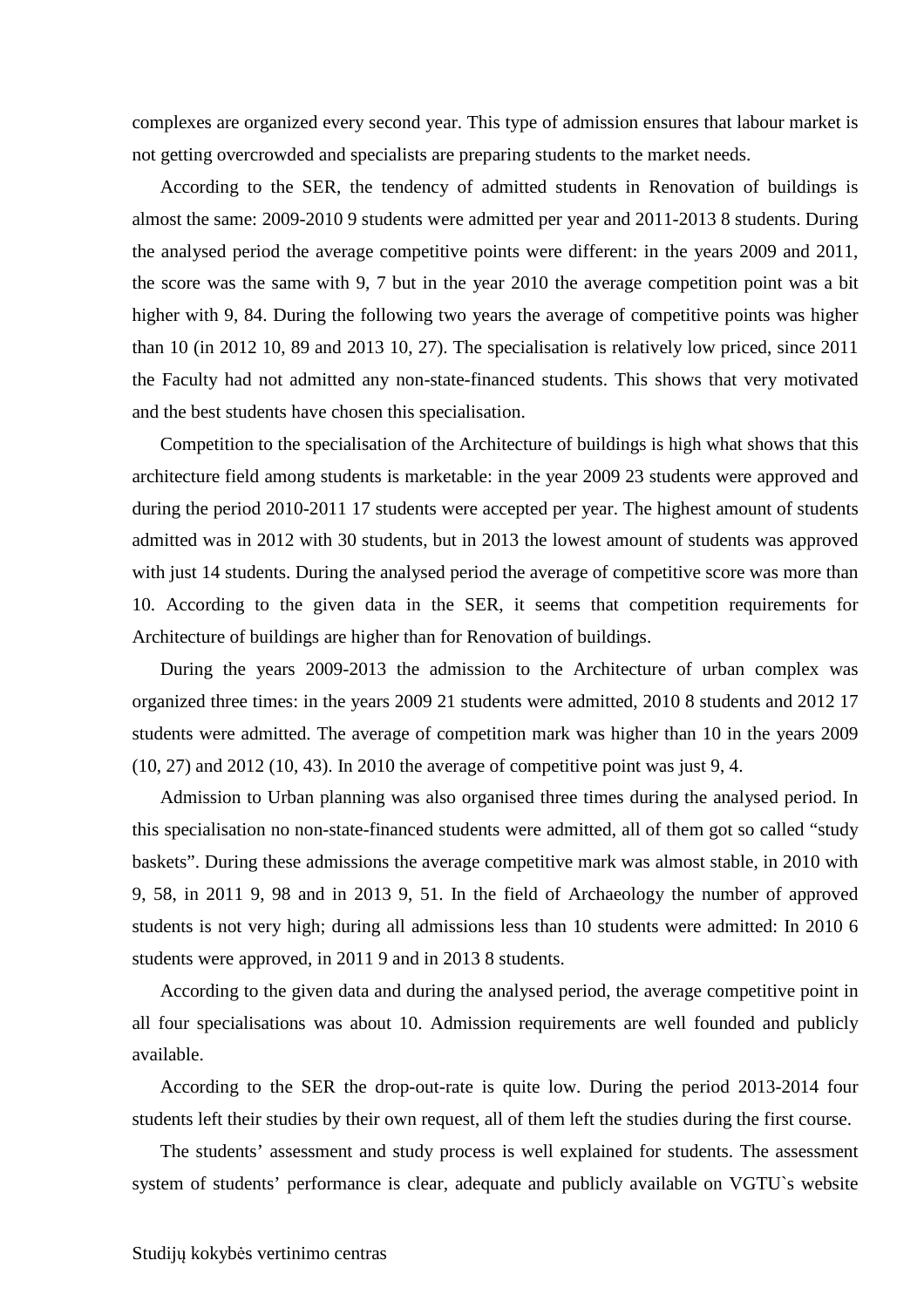and inner regulations.

According to the SER and during the site visit, it was approved that many teaching methods, which help students to gain professional and general competences, are offered. Students can express their opinion about other student works during discussions. The students are encouraged to deepen their knowledge not only on national but also in the international field.

Academic support for students is ensured. There are all opportunities to contact lectors all the time needed and even to meet them for consulting outside the lectures. Almost all important information can be found on the Internet and in VGTU`s inner information system. The students could feel free to ask questions to Faculty administration and students representatives about recent news and important information.

Students are satisfied that their study process is adjusted for working students. During the meeting with students the ERT learned that there is a lack of information about projects and research activities.

The University has given all opportunities to participate in student mobility programmes and study abroad. The Faculty has agreements with 23 foreign universities, out of which students can choose their studies abroad. According to the given data, just 2 students of Architecture study programme participated in study exchange programmes per year, 4 students participated in internships during the analysed period.

According to the SER, the University provides opportunities for students to get scholarships: 10% of the best students can receive scholarships for their studies. Every two year students can get scholarship established by social partners. Students also have the opportunity to get memorial scholarships. During the meeting with students and graduates the ERT was informed that there is lack information about scholarships and the requirements to get support.

All MA final works (from all specialisations) are related with the study programme. The results of the final works from the last two years show that the majority of students were interested in their study field, the average of the last two years results is 8,72.

#### *2.6. Programme management*

Responsibilities for decisions and monitoring of the implementation of the programme are clearly allocated: Senate and Rector of VGTU, Dean's Office, Council of the Faculty of Architecture.

The specific profile of the MA study course specialisations –Architecture of Buildings, Architecture of Urban Complexes, Urban Planning and the Renovation of Buildings– is hard to identify in the self-evaluation report provided by the SKVC. The study programme should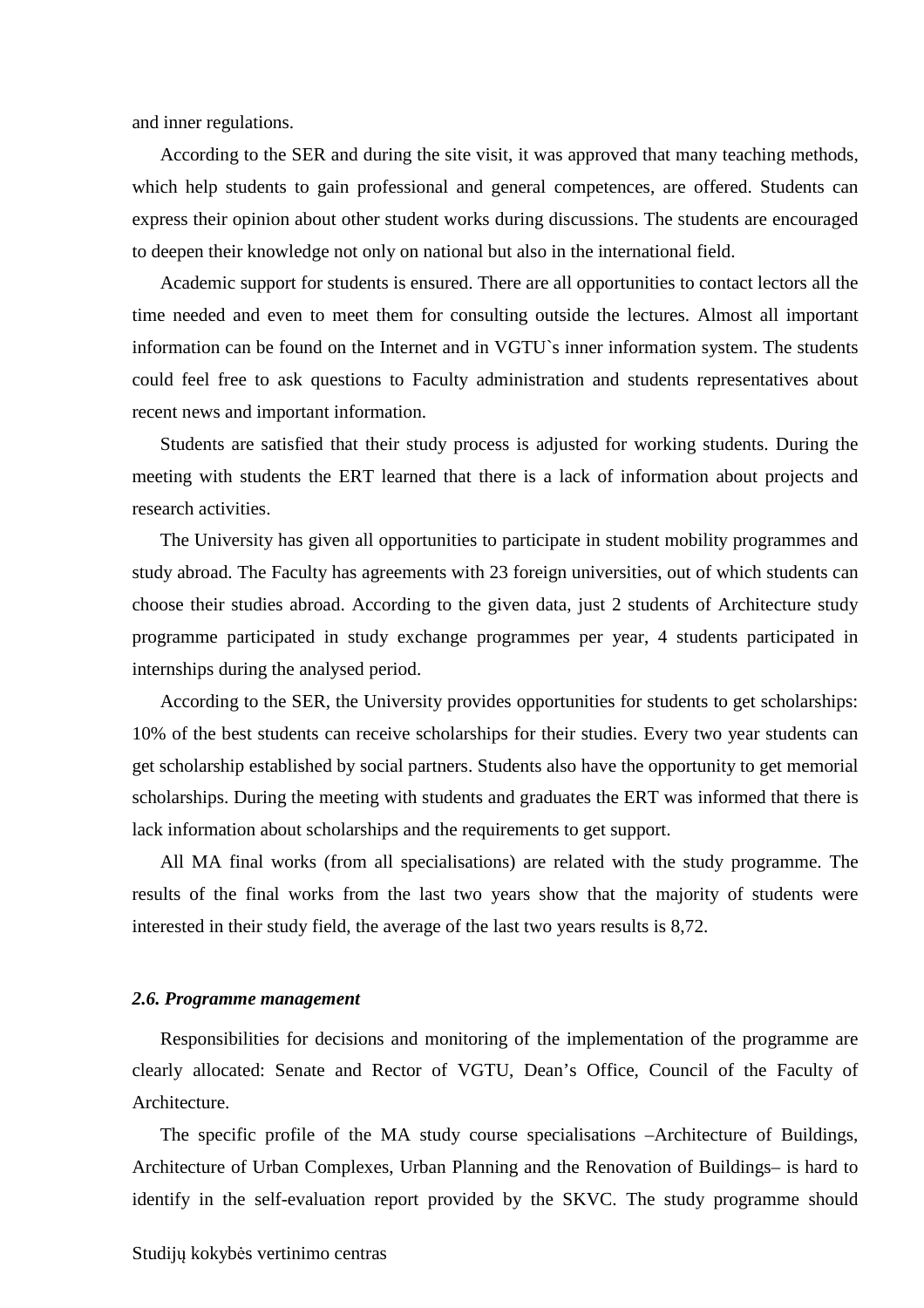develop very specific educational concepts and study contents and develop very discrete educational profiles to attract talented students and outstanding teaching staff.

In the study programme and at the faculty level a formal representatives of students (the students' self-government) in organizational and with respect to questions of the study plan content seem to be poorly developed. Students representation in the University organization (Senate and Rector of VGTU, Faculty and Council of the Faculty of Architecture) should be formalized in the university`s enactments and programme management structure.

According to the SER automated students' inquiry system on the University's information system is in operation since 2007 and since 2012 a automated students' inquiry system on the quality, relevance, and conditions of studies was launched. Following the study programme management descriptions quality management efforts are in operation, especially for internal formal and informal issues, never the less qualified international standards seem not to be established jet. The ERT observed that the present performed surveys and their results are neither supported by the teaching staff nor would students recognize any outcomes and/or applicable results of the surveys.

The mentioned most efficient forms of inquiries by informal means by the students' participation in various contests in Lithuania and abroad are not part of the objective of quality management international standards. Beyond quality maintenance aspect participation in national and international contests are most valuable.

Master students in architecture estimating their studies as "very good" and "good" (50%) and "satisfactorily" (50%) is very favourable.

Authoritative representatives of institutions participate in activities of the commissions for defending of final works. Neither in the SER nor on the site visit quality evaluation processes of social partners were mentioned.

Many cooperation activities with the country's city and district municipalities and other governmental or business institutions mentioned to be maintained. Neither in the SER nor on the site visit quality evaluation processes of cooperation activities were mentioned.

#### **III. RECOMMENDATIONS**

1. To enable the thorough evaluation of the programme outcomes, the study programme is required to fully submit the descriptions of study subjects and ensure that the course outcomes are properly designed, assessable and aligned with programme outcomes.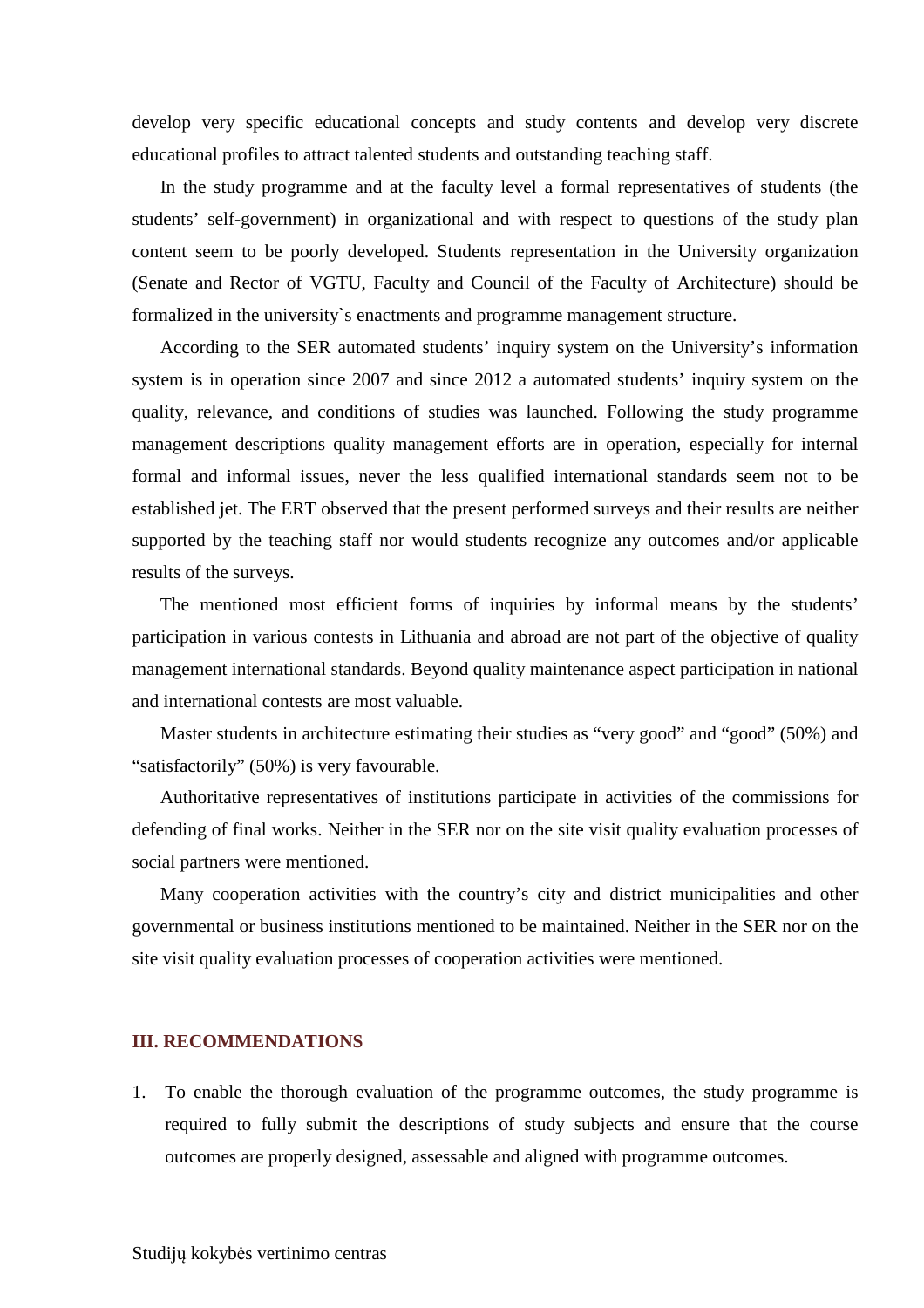- 2. The ERT recommends stressing "newest … knowledge" learning outcomes on MA level documentation. In counterpart the descriptions of the specializations (project based learning) should be adapted.
- 3. The ERT recommends to reformulate the descriptions of the studios in the different courses and semesters and to focus on problem orientation and learning outcomes.
- 4. The ERT recommends enlarging the space dedicated for students' independent and group work. The experts group recommends offering access to space for students' independent and group work 24 hours per day and 365 days per year.
- 5. The ERT recommends a re-equipment of the model-building workshop with modern adequate technical facilities and to provide large scale printing infrastructure.
- 6. The ERT recommends strengthening international components in the study programme by teachers and students' mobility programmes and by inviting teachers from abroad.
- 7. The ERT recommends to clearly strengthen theoretical components in the MA curriculum design and to link them to students practical work tasks.
- 8. Quality procedures should be improved ensuring that feedback from all stakeholders (students, faculty, management, social partners) would affect future programme changes.
- 9. Dean and Vice-Deans will have to make sure, that results of the surveys are provided to students and teaching staff in an adequate way. The general acceptance of the instruments of quality management should gain acceptance by teaching staff and students.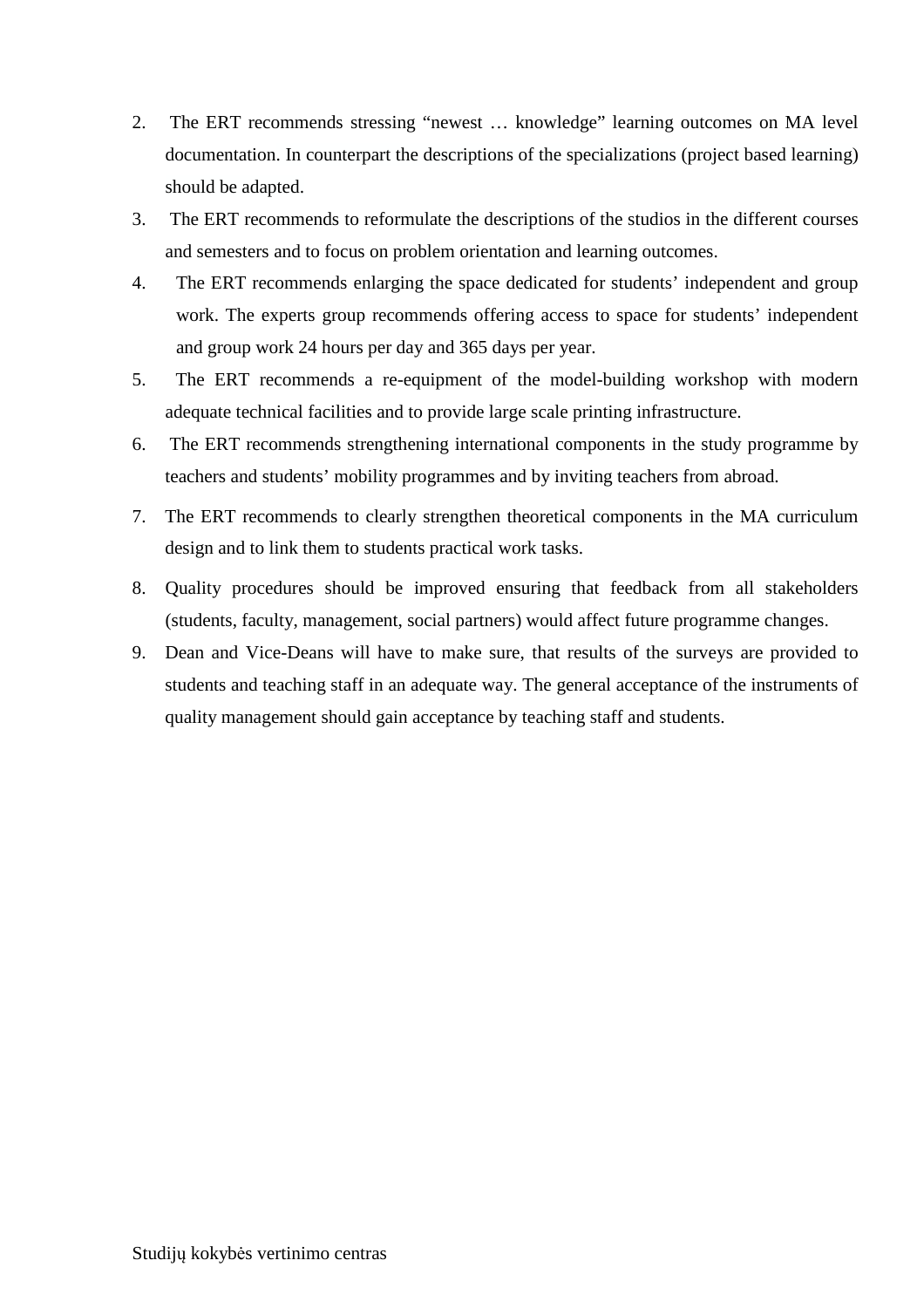#### **IV. EXAMPLES OF EXCELLENCE (GOOD PRACTICE)\***

The specializations of the MA programmes of VGTU: Renovation of Buildings, Architecture of Buildings, Architecture of Urban Complexes and Urban Planning enable young professionals to contribute in the field of their interest. Especially the teaching staff with national and international design experience can foster students` ability to compete worldwide.

It is important for the development of the Architecture programmes both on BA and MA level to attract young professionals with design practice or research activity to substitute staff members near their pension.

*\* if there are any to be shared as a good practice* 

#### **V. SUMMARY**

Following the "Directive 2013/55/EU of the European Parliament and of the Council of 20 November 2013, amending Directive 2005/36/EC on the recognition of professional qualifications and Regulation (EU) No 1024/2012 on administrative cooperation through the Internal Market Information System ('the IMI Regulation')", a total of at least five years of fulltime study at a university or a comparable teaching institution, leading to successful completion of a university-level examination is claimed. For the BA and MA programmes in Lithuania a change of the overall duration of architecture programmes has to be expected in the years to come.

Due to the change of Article 46 (training of architects) in the "Directive 2013/55/EU", requiring a total of at least five years of full-time study, the ERT puts the Lithuanian custom into question that students while following their MA studies work in architectural offices.

A specific profile of the MA study course in Architecture at Vilnius Gediminas Technical University is hard to identify following the self-evaluation report provided by the SKVC. A mission statement describing the specific educational concept, the programme aims and the discrete educational profiles to attract talented Lithuanian and foreign students should be developed and published on VGTU`s website.

The self-evaluation report briefly addresses programme aims; however the needed analysis documents were missing before the site visit. The necessary documents were provided to the ERT at their site visit on November  $11-12<sup>th</sup>$  2014. After examining the provided documents the ERT could discover that the learning outcomes of all four specialisations in general are in accordance to the affording.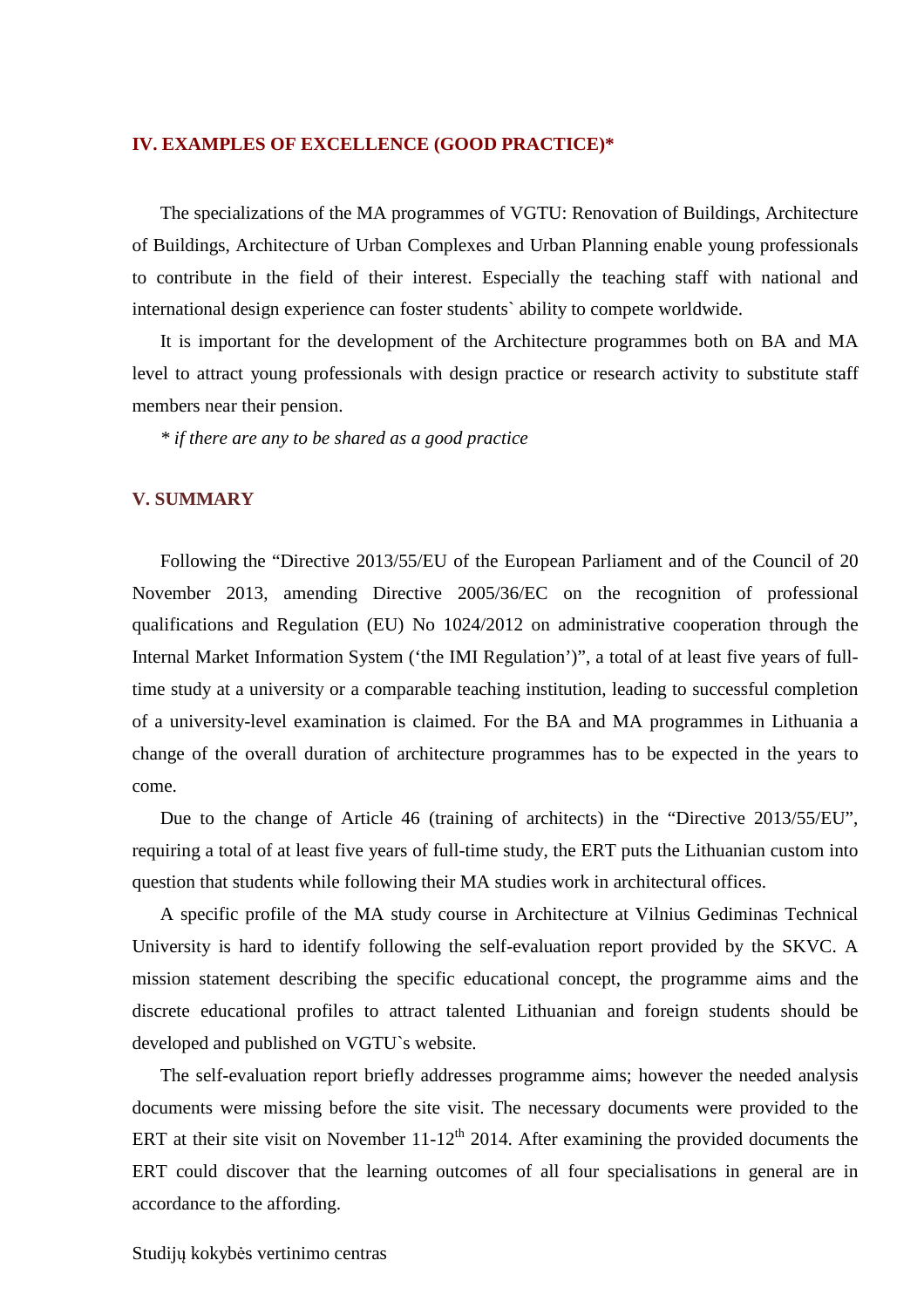In three of the four specialisations of MA in Architecture level the ERT found "newest ... knowledge" is not stressed. During the site visit on November  $11-12<sup>th</sup>$  2014 the experts could find, that "knowledge and its application" in this field is introduced in the studios project works.

In the descriptions of the studios (project based learning) the ERT had the impression that these courses are still more topic driven than problem and learning outcome oriented.

The curriculum design of study programme Architecture meets the legal requirements for Master's studies programmes according to Lithuanian national regulations in semesters and in the volume of the programme. The content and methods of the subjects and modules are appropriate for the achievement of the intended learning outcomes. The plan of the study programme by specializations is logical and the scope of the programme is sufficient to ensure learning outcomes and to achieve programme aims.

The ERT observed that the teaching staff is well equipped at Vilnius Gediminas Technical University, especially in the courses dedicated to the studios. The well-known and strongly professional teachers belong to the leading Lithuanian architects.

On their site visit the ERT gained the impression that the teaching staff involved in the studios is not very open to theoretical components that could enhance architectural thinking and a concept driven design approach.

The study courses are sufficiently equipped in both technical and in spatial belongings. However, space for student`s independent work is too small and not accessible 24 hours per day and 365 days per year. Accessibility to the infrastructure of the study courses has to be improved. A modern equipment of the model building workshops is missing. Printing facilities and machines for efficient mock-up production are missing.

CAAD equipment and drawing facilities are in a good state but will have to be kept up-todate following the technical development of the devices. Library and internet-access are in a good condition.

Students' admission to the second cycle Architecture study programme meets all rules and procedures approved by VGTU Senate and the Government of the Republic of Lithuania. The students' assessment and study process is well explained for students. The assessment system of students' performance is clear, adequate and publicly available on VGTU`s website and inner regulations.

According to the SER and during the site visit, it was approved that many teaching methods, which help students to gain professional and general competences, are offered. Students can express their opinion about other student works during discussions. The students are encouraged to deepen their knowledge not only on national but also in the international field.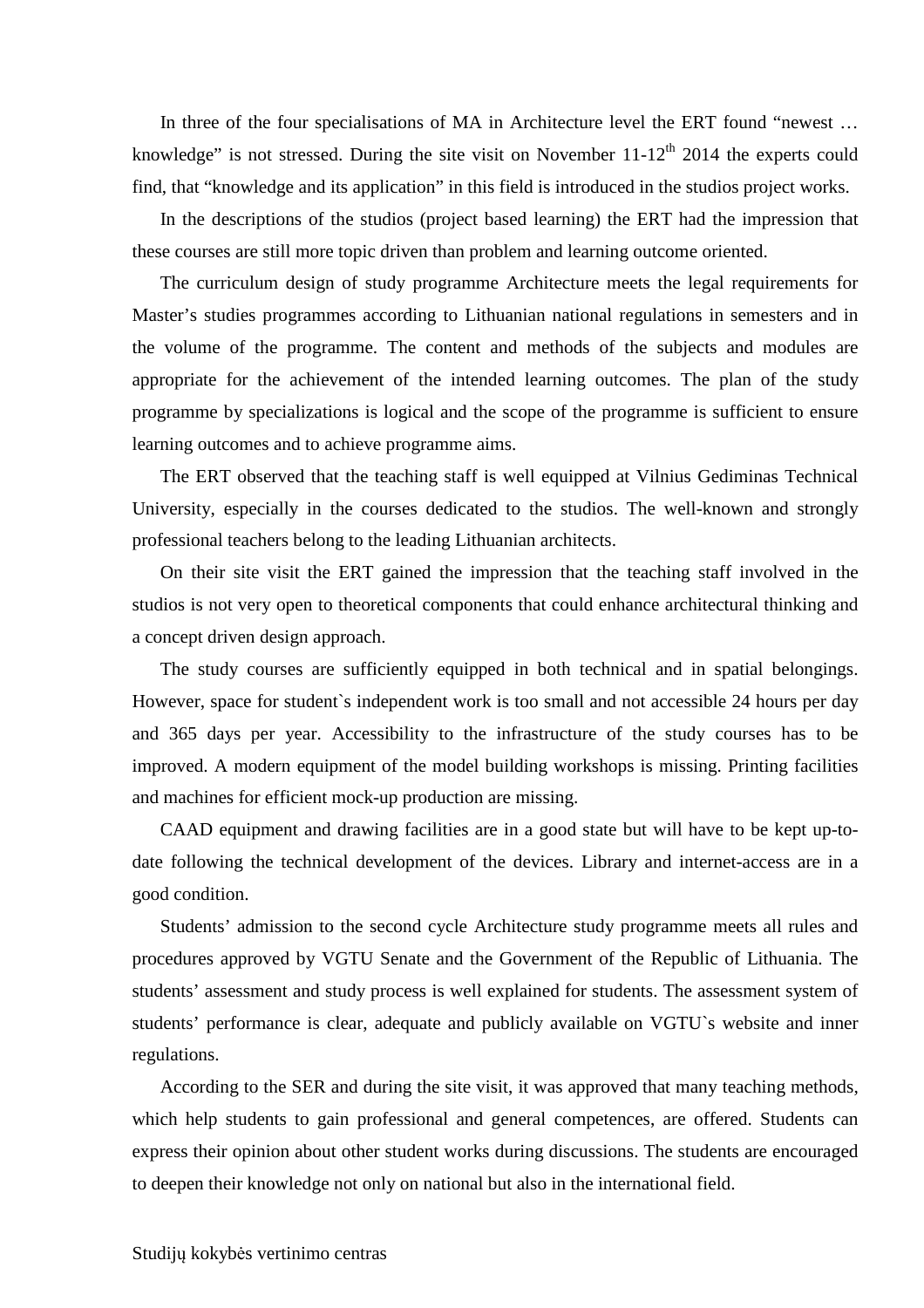Only 2 students of Architecture study programme participated in study exchange programmes per year, 4 students participated in internships during the analysed period.

During the meeting with students and graduates the ERT was informed that there is lack information about scholarships and the requirements to get support.

Following the self-evaluation report MA students are missing in the programme committee. The representative of architecture student organisation is included in the study programme committee (SER pp 2, ) Delegates of both architectural study programmes (MA and BA) should be represented in the programme committee.

In the self-evaluation report there was no evidence found, that a quality management system based on international standards was in operation. During the site visit on November  $11<sup>th</sup>$  and  $12<sup>th</sup>$  2014 the ERT did find the proof that questionnaires regularly are provided to the students. Never the less the surveys and/or their results are presently neither supported by teaching staff nor can students recognize any outcomes and/or applicable results of the surveys.

The study course descriptions based on the University standards seem over administrated, credit calculations on a one-tenth scale are not adequate. Amendments (annex A "Part A" and "Part 3") could be most useful for the communication of aims, outcomes and workload of each course. An example of the amendments was provided to the ERT during their site visit.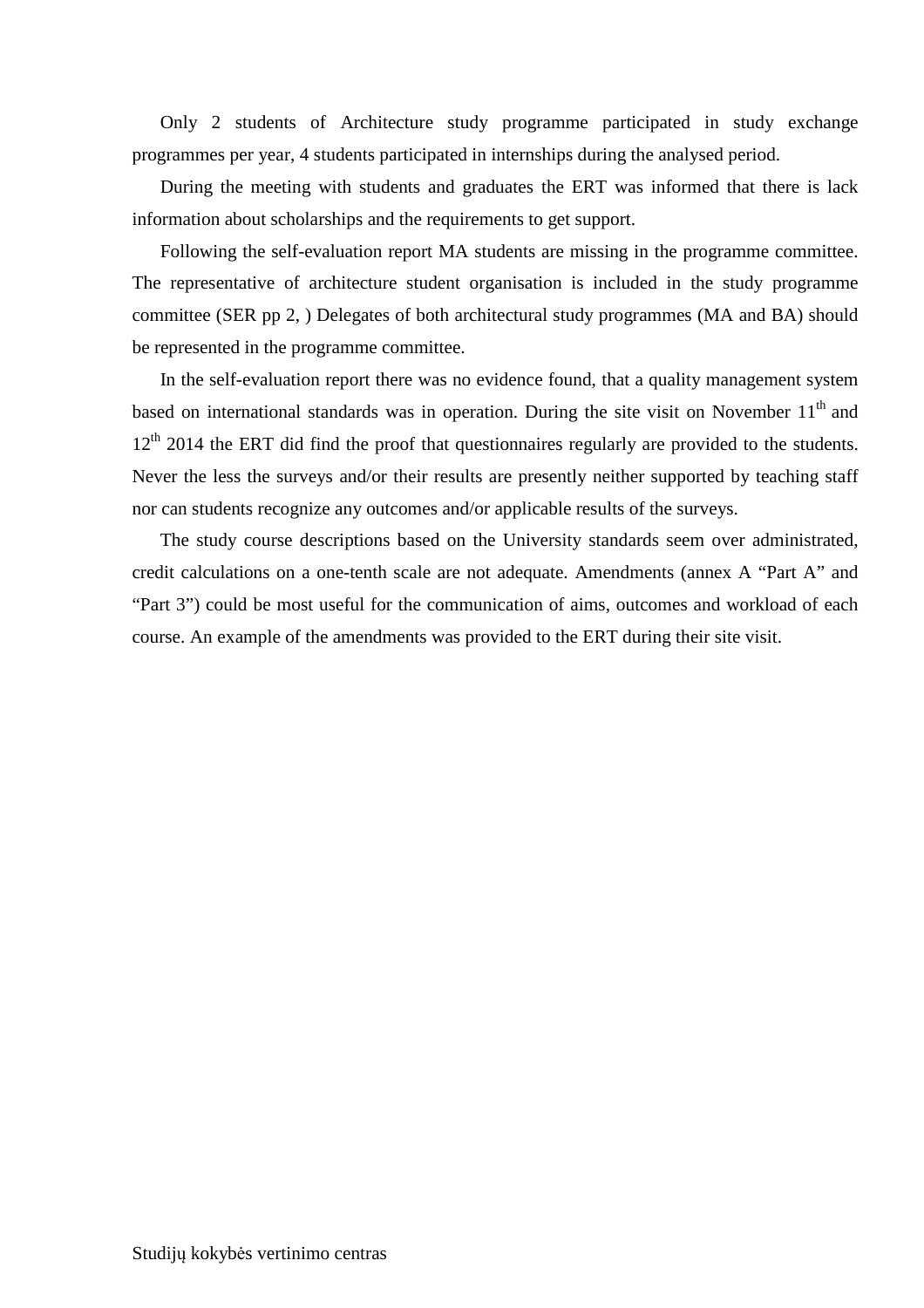### **VI. GENERAL ASSESSMENT**

The study programme *Architecture* (state code – 621K11001) at Vilnius Gediminas Technical University is given **positive** evaluation.

| No. | <b>Evaluation Area</b>                             | <b>Evaluation of</b><br>an area in<br>points* |
|-----|----------------------------------------------------|-----------------------------------------------|
| 1.  | Programme aims and learning outcomes               |                                               |
| 2.  | Curriculum design                                  |                                               |
| 3.  | Teaching staff                                     |                                               |
| 4.  | Facilities and learning resources                  | 3                                             |
| 5.  | Study process and students' performance assessment | 3                                             |
| 6.  | Programme management                               | 3                                             |
|     | <b>Total:</b>                                      | 19                                            |

*Study programme assessment in points by evaluation areas*.

\*1 (unsatisfactory) - there are essential shortcomings that must be eliminated;

2 (satisfactory) - meets the established minimum requirements, needs improvement;

3 (good) - the field develops systematically, has distinctive features;

4 (very good) - the field is exceptionally good.

| Grupės vadovas:<br>Team leader: | Prof. Andreas Wenger         |
|---------------------------------|------------------------------|
| Grupės nariai:<br>Team members: | Prof. dr. Bachmann Bálint    |
|                                 | Prof. dr. Mart Kalm          |
|                                 | Assoc. Prof. dr. Marco Savic |
|                                 | Ramunė Staševičiūtė          |
|                                 | Gintautas Rimeikis           |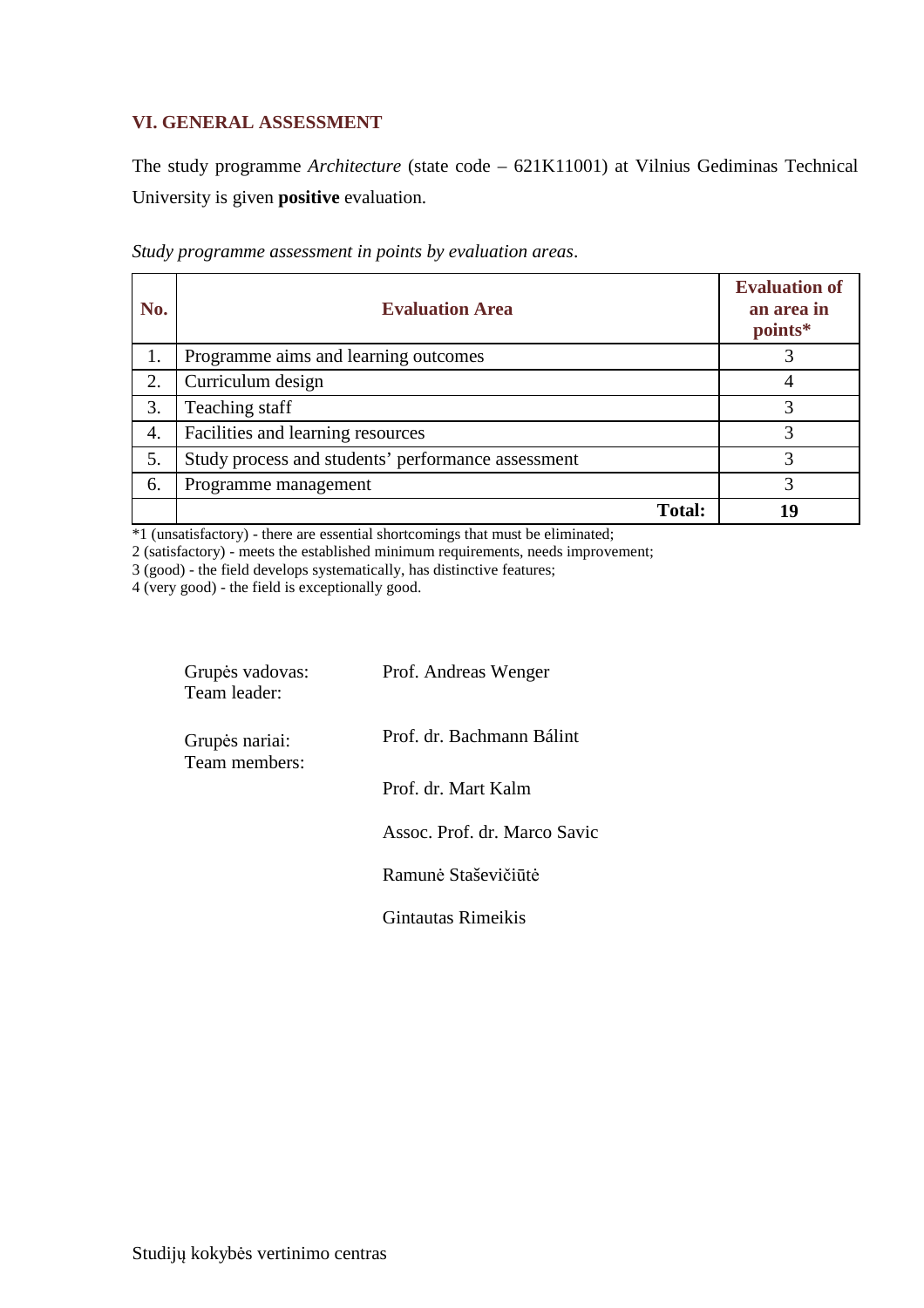# **VILNIAUS GEDIMINO TECHNIKOS UNIVERSITETO ANTROSIOS PAKOPOS STUDIJŲ PROGRAMOS** *ARCHITEKTŪRA* **(VALSTYBINIS KODAS – 621K11001) 2015-01-27 EKSPERTINIO VERTINIMO IŠVADŲ NR. SV4-22 IŠRAŠAS**

<...>

#### **VI. APIBENDRINAMASIS ĮVERTINIMAS**

Vilniaus Gedimino technikos universiteto studijų programa *Architektūra* (valstybinis kodas – 621K11001) vertinama **teigiamai**.

| Eil. | <b>Vertinimo sritis</b>                          | <b>Srities</b> |
|------|--------------------------------------------------|----------------|
| Nr.  |                                                  | jvertinimas,   |
|      |                                                  | balais*        |
| 1.   | Programos tikslai ir numatomi studijų rezultatai | 3              |
| 2.   | Programos sandara                                | $\overline{4}$ |
| 3.   | Personalas                                       | 3              |
| 4.   | Materialieji ištekliai                           | 3              |
| 5.   | Studijų eiga ir jos vertinimas                   | 3              |
| 6.   | Programos vadyba                                 | 3              |
|      | Iš viso:                                         | 19             |

\* 1 - Nepatenkinamai (yra esminių trūkumų, kuriuos būtina pašalinti)

2 - Patenkinamai (tenkina minimalius reikalavimus, reikia tobulinti)

3 - Gerai (sistemiškai plėtojama sritis, turi savitų bruožų)

4 - Labai gerai (sritis yra išskirtinė)

<...>

## **IV. IŠSKIRTINĖS KOKYBĖS PAVYZDŽIAI**

VGTU magistrantūros studijų specializacijos *Pastatų renovacija*, *Pastatų architektūra*, *Miestų kompleksų architektūra ir urbanistika* suteikia jauniems specialistams galimybių padidinti savo interesų sritis. Ypač pažymėtina, kad nacionalinės ir tarptautinės dizaino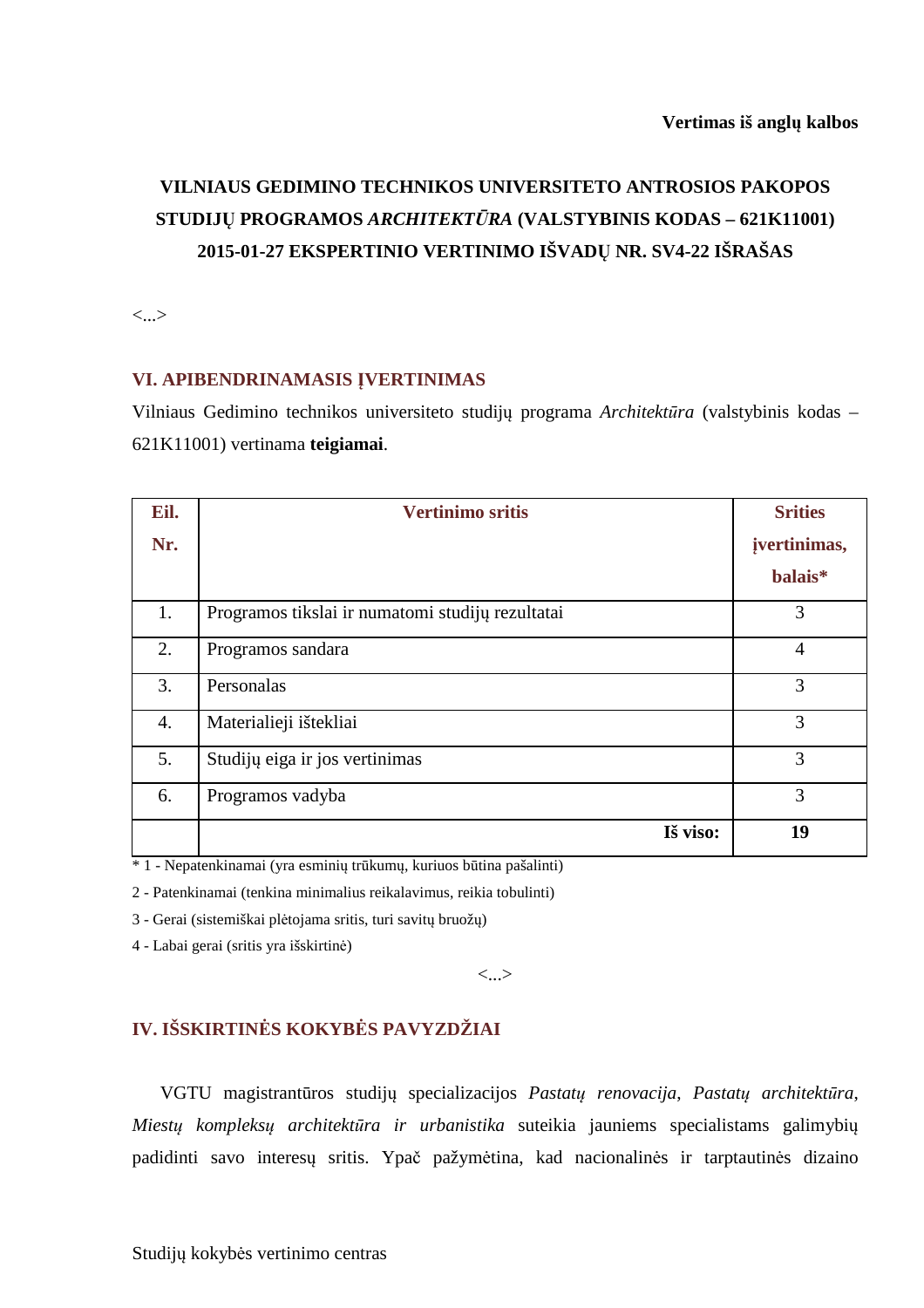(projektavimo) patirties turintys dėstytojai gali skatinti studentų gebėjimą konkuruoti visame pasaulyje.

Plėtojant architektūros bakalauro ir magistrantūros studijų programas reikėtų stengtis pritraukti projektavimo praktikos ar mokslinių tyrimų veiklos patirties turinčių jaunų specialistų, kurie pakeistų dėstytojus, greitai išeisiančius į pensiją.

#### **V. SANTRAUKA**

Pagal 2013 m. lapkričio 20 d. Europos Parlamento ir Tarybos direktyvą 2013/55/ES, kuria iš dalies keičiama Direktyva 2005/36/EB dėl profesinių kvalifikacijų pripažinimo, ir Reglamentą (ES) Nr. 1024/2012 dėl administracinio bendradarbiavimo per Vidaus rinkos informacijos sistemą (IMI reglamentas) bendrą studijų trukmę turi sudaryti penkerių metų studijos pagal nuolatinio mokymo programą universitete arba lygiavertėje mokymo institucijoje. Studijos užbaigiamos sėkmingai išlaikius universiteto lygio egzaminus. Tikimasi, kad per ateinančius metus architektūros bakalauro ir magistro studijų programų Lietuvoje bendra trukmė keisis.

Pakeitus Direktyvos 2013/55/ES 46 straipsnį (architektų rengimas), reikalaujama vykdyti penkerių metų studijas pagal nuolatinio mokymo programą, tačiau EG abejoja, ar studentai Lietuvoje baigę magistrantūros studijas, dirbs architektų biuruose.

Remiantis SKVC pateikta savianalizės suvestine, sunku nustatyti išskirtinį Vilniaus Gedimino technikos universitete vykdomos magistrantūros studijų programos *Architektūra* profilį. Turėtų būti sukurta ir VGTU interneto svetainėje paskelbta misija, apibūdinanti konkrečią studijų koncepciją, šios programos tikslai ir išskirtinis programos profilis, kuris leistų pritraukti talentingų studentų iš Lietuvos ir užsienio.

Programos tikslai trumpai aptarti savianalizės suvestinėje. Tačiau prieš vizitą neatlikta būtina analizė. Reikiami dokumentai pateikti per EG vizitą 2014 m. lapkričio 11–12 d. Išnagrinėjusi pateiktus dokumentus, EG nustatė, kad visų keturių specializacijų studijų programos rezultatai apskritai atitinka tuos, kuriuos galima pasiekti.

EG nustatė, kad trijose architektūros magistrantūros studijų specializacijose iš keturių nėra akcentuotos "naujausios ... žinios". Per vizitą 2014 m. lapkričio 11–12 d. ekspertai pastebėjo, kad žinios ir jų taikymas šioje (architektūros) kryptyje įgyvendinami per studijose atliekamus projektinius darbus.

Iš studijų aprašų (į projektą orientuotas mokymasis) EG susidarė įspūdį, kad šie kursai (dalykai) labiau orientuoti į temą, o ne į problemą ir studijų rezultatus.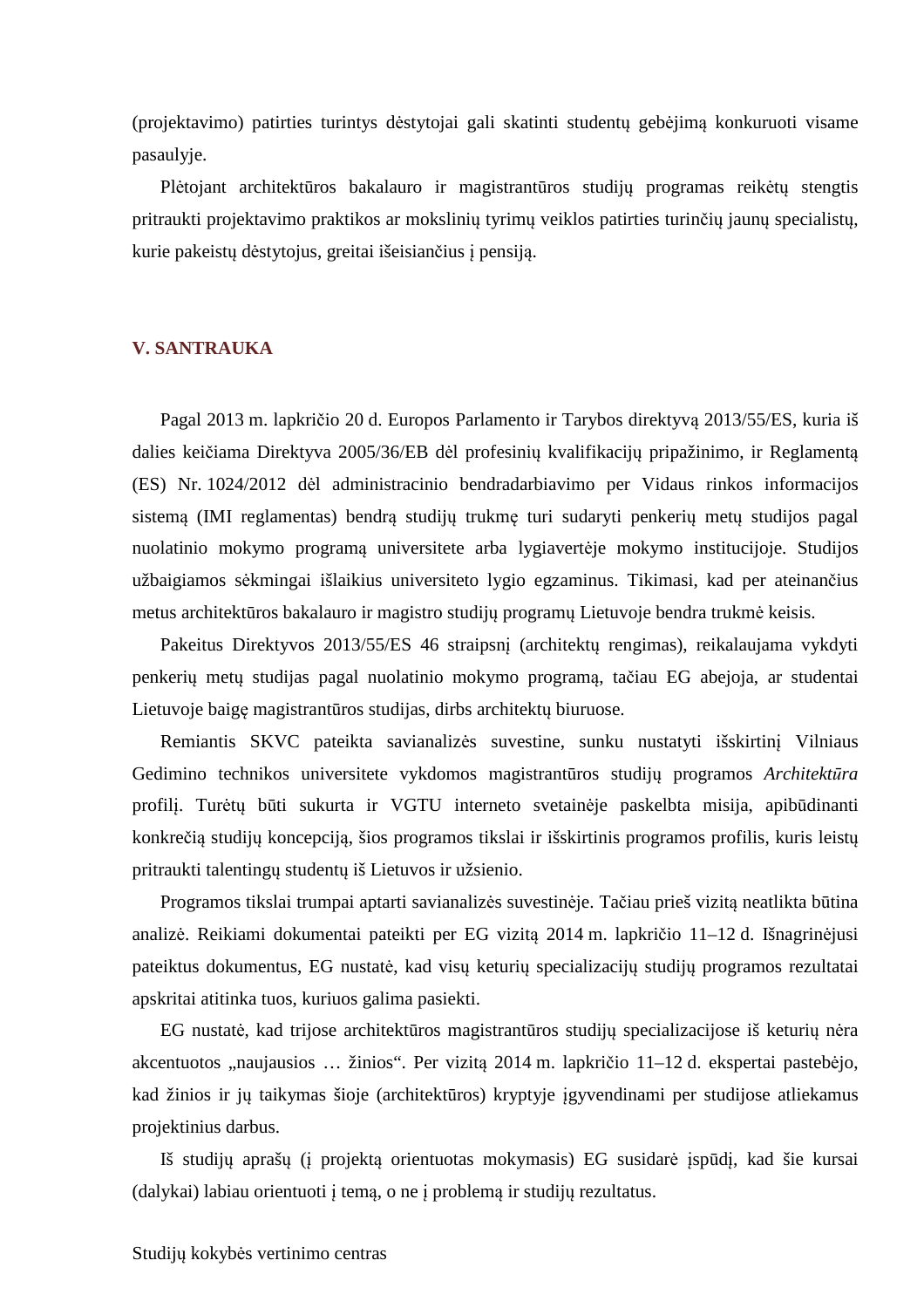Studijų programos *Architektūra* sandara atitinka Lietuvos teisės aktais magistrantūros studijų programoms nustatytus teisinius reikalavimus programą vykdyti semestrais ir nustatytą programos apimtį. Dalykų ir modulių turinys ir metodai yra tinkami numatomiems studijų rezultatams pasiekti. Studijų programos planas pagal specializacijas logiškas, programos apimtis pakankama studijų rezultatams ir programos tikslams pasiekti.

EG pastebėjo, kad Vilniaus Gedimino technikos universiteto akademinis personalas, ypač dalykų, kurie dėstomi studijose (dirbtuvėse), yra gerai aprūpintas. Garsūs ir labai profesionalūs dėstytojai priklauso geriausių Lietuvoje architektų ratui.

Per vizitą universitete EG susidarė įspūdį, kad studijų akademinis personalas nėra labai linkęs į teoriją, kuri galėtų padėti patobulinti architektūrinį mąstymą ir taikyti į koncepciją orientuoto dizaino (projektavimo) metodą.

Studijų programa pakankamai aprūpinta techninėmis priemonėmis ir patalpomis. Tačiau studentų savarankiško darbo patalpų per mažai ir jomis negalima naudotis 24 valandas per parą 365 dienas per metus. Reikia gerinti studijų programos infrastruktūros prieinamumą. Modelių kūrimo dirbtuvėse trūksta šiuolaikiškos įrangos. Trūksta spausdinimo įrenginių ir efektyvios natūralaus dydžio modelių gamybos įrangos.

CAAD įranga ir piešimo priemonės – geros būklės, tačiau jas būtina nuolat atnaujinti, siekiant neatsilikti nuo techninės pažangos. Biblioteka ir interneto prieiga yra geros būklės

Studentų priėmimo į antrosios pakopos architektūros studijų programą reikalavimai atitinka VGTU Senato ir Lietuvos Respublikos Vyriausybės patvirtintas taisykles ir tvarką. Studentų pasiekimų vertinimo sistema ir studijų eiga studentams išaiškinta gerai. Studentų pasiekimų vertinimo sistema yra aiški, tinkama ir viešai prieinama VGTU interneto svetainėje ir vidaus taisyklėse.

Remiantis savianalizės suvestine ir per vizitą gauta informacija, nustatyta, kad siūloma daug mokymo metodų, kurie padeda studentams įgyti profesinių ir bendrųjų kompetencijų. Studentai gali pareikšti savo nuomonę apie kitų studentų darbą diskusijose. Jie skatinami gilinti žinias ne tik nacionaliniu, bet ir tarptautiniu lygiu.

Studijų mainų programose per metus dalyvavo tik du studijų programos *Architektūra*  studentai. Vertinamu laikotarpiu 4 studentai dalyvavo specialiose praktikose (stažuotėse).

Susitikimuose su studentais ir absolventais EG sužinojo, kad trūksta informacijos apie stipendijas ir reikalavimus paramai gauti.

Remiantis savianalizės suvestine, magistrantūros studijų programos komitete nėra studentų. Į studijų programos komitetą (SS, 2 p.) įtrauktas architektūros studentų organizacijos atstovas,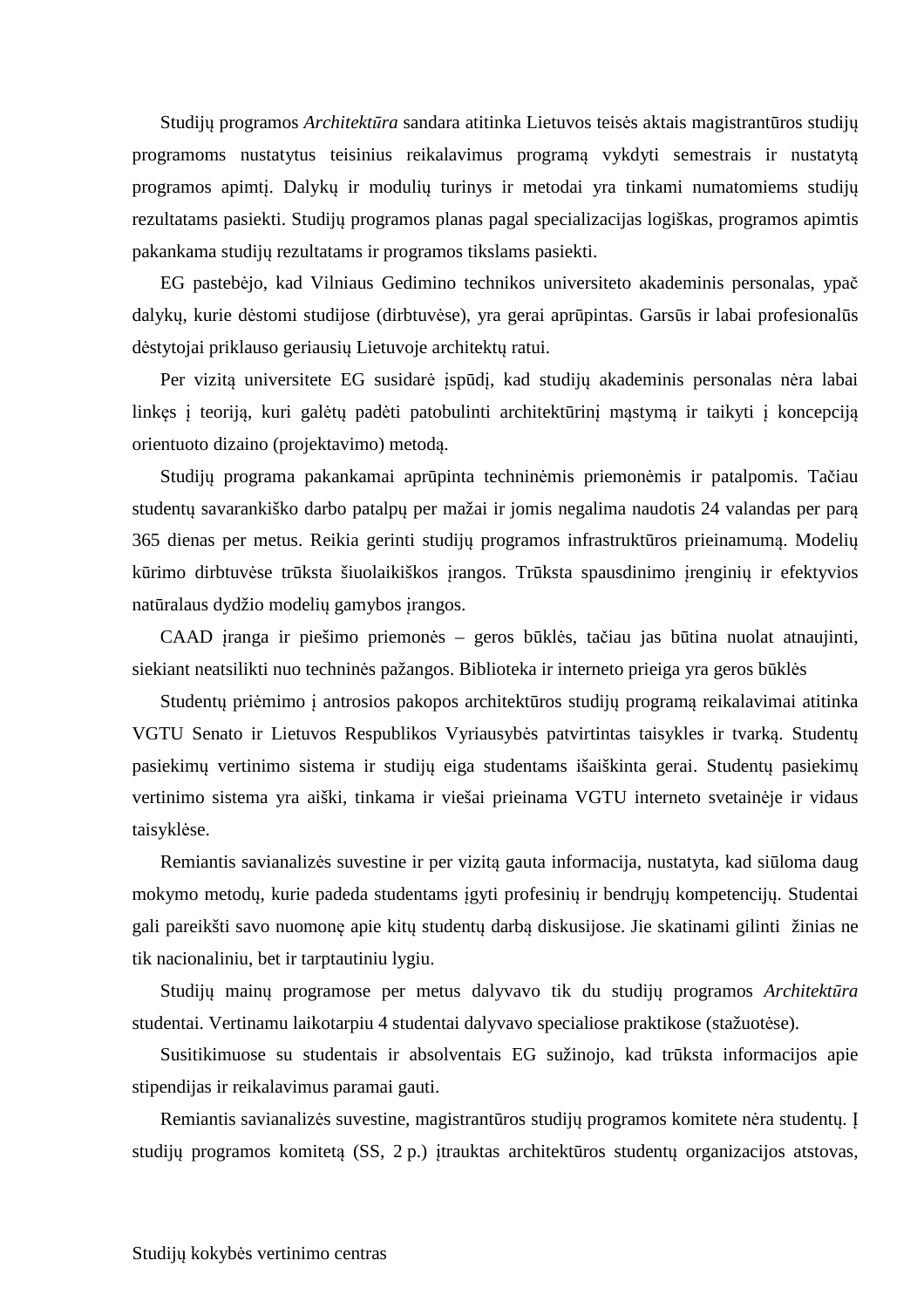tačiau jame turėtų būti abiejų architektūros studijų programų (bakalauro ir magistrantūros) atstovai.

Iš savianalizės suvestinės nenustatyta, kad veiktų tarptautiniais standartais pagrįsta kokybės valdymo sistema. 2014 m. lapkričio 11 ir 12 d. lankydamasi universitete EG sužinojo, kad studentams reguliariai pateikiami apklausų klausimynai. Tačiau dėstytojai šiuo metu apklausų ir (arba) jų rezultatų nepalaiko, o studentai apklausų rezultatų ir (arba) jų taikymo galimybių nepripažįsta.

Pagal universiteto standartus parengti programos dalykų aprašai yra pernelyg kontroliuojami, kreditų skaičiavimas pagal skalę nuo vieno iki dešimties nėra pakankamas. Siekiant informuoti apie kiekvieno kurso (dalyko) tikslus, rezultatus ir darbo krūvį, vertėtų padaryti A ir 3 dalių pakeitimų. Per vizitą EG pateiktas pakeitimų pavyzdys.

<…>

#### **III. REKOMENDACIJOS**

- 1. Kad būtų galima išsamiai įvertinti studijų programos rezultatus, turi būti pateikti visi studijų programos dalykų aprašai, taip pat būtina užtikrinti, kad dalykų rezultatai būtų sukurti tinkamai, įvertinami ir suderinti su visos programos rezultatais.
- 2. EG rekomenduoja magistrantūros studijų dokumentuose akcentuoti "naujausių … žinių" studijų rezultatus. Kartu turi būti priderinti specializacijų aprašai (projektais pagrįstas mokymasis).
- 3. EG rekomenduoja performuluoti skirtingų kursų ir semestrų studijų aprašus ir dėmesį sutelkti į problemą ir į studijų rezultatus.
- 4. EG rekomenduoja padidinti patalpų, skirtų studentų savarankiškam darbui ir darbui grupėse, skaičių. Ekspertų grupė rekomenduoja užtikrinti galimybę naudotis studentų savarankiško ir grupinio darbo patalpomis 24 valandas per parą 365 dienas per metus.
- 5. EG rekomenduoja naujai įrengti modelių kūrimo dirbtuves ir aprūpinti jas šiuolaikiška tinkama technine įranga ir didelio mastelio spausdinimo infrastruktūra.
- 6. EG rekomenduoja stiprinti studijų programos tarptautinę veiklą, skatinant dėstytojus ir studentus dalyvauti judumo programose, ir pasikviesti dėstytojų iš užsienio.
- 7. EG rekomenduoja aiškiai stiprinti magistrantūros studijų programos teorinę dalį ir ją susieti su studentų praktinio darbo užduotimis.